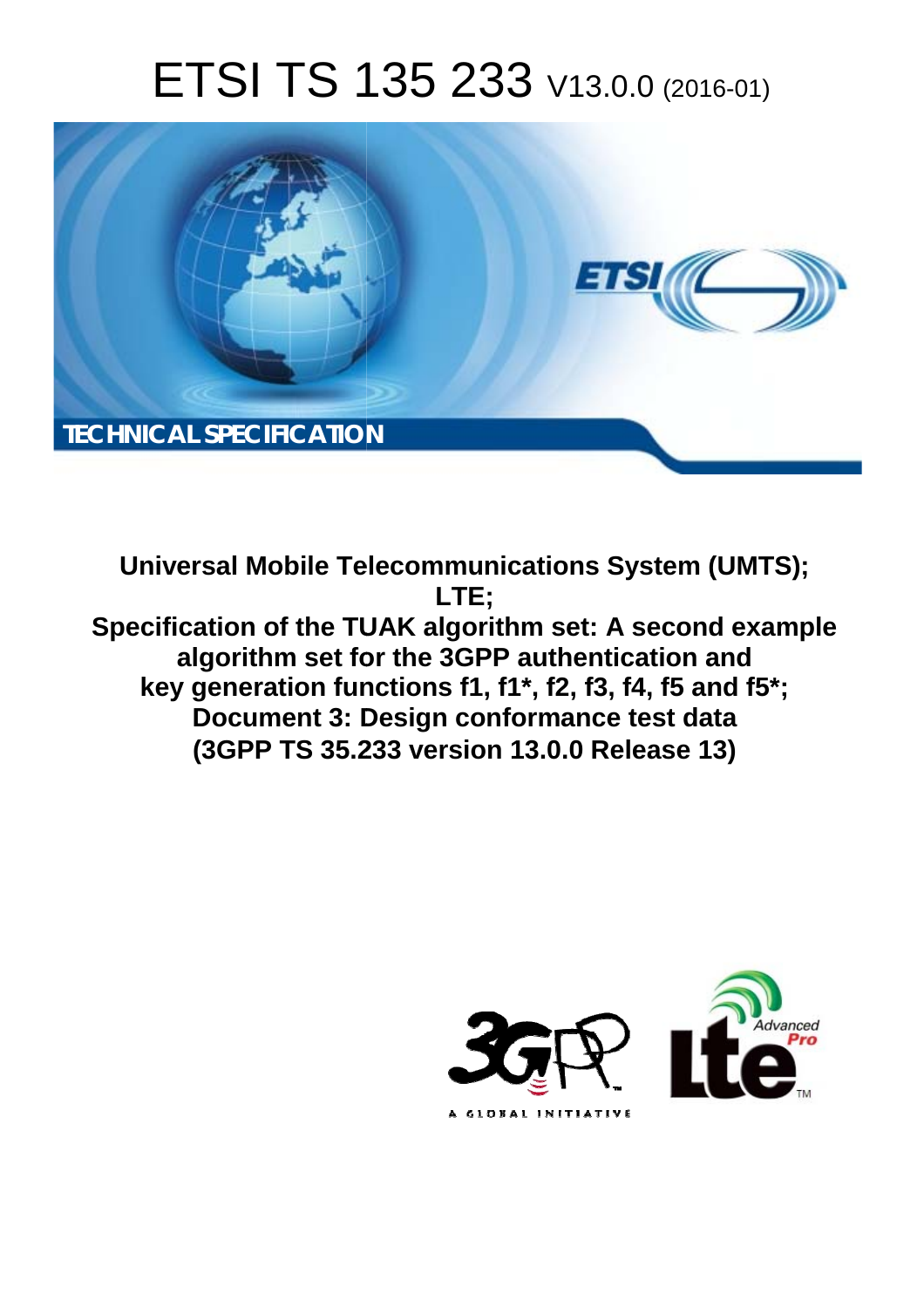Reference RTS/TSGS-0335233vd00

Keywords LTE,SECURITY,UMTS

### *ETSI*

### 650 Route des Lucioles F-06921 Sophia Antipolis Cedex - FRANCE

Tel.: +33 4 92 94 42 00 Fax: +33 4 93 65 47 16

Siret N° 348 623 562 00017 - NAF 742 C Association à but non lucratif enregistrée à la Sous-Préfecture de Grasse (06) N° 7803/88

### *Important notice*

The present document can be downloaded from: <http://www.etsi.org/standards-search>

The present document may be made available in electronic versions and/or in print. The content of any electronic and/or print versions of the present document shall not be modified without the prior written authorization of ETSI. In case of any existing or perceived difference in contents between such versions and/or in print, the only prevailing document is the print of the Portable Document Format (PDF) version kept on a specific network drive within ETSI Secretariat.

Users of the present document should be aware that the document may be subject to revision or change of status. Information on the current status of this and other ETSI documents is available at <http://portal.etsi.org/tb/status/status.asp>

If you find errors in the present document, please send your comment to one of the following services: <https://portal.etsi.org/People/CommiteeSupportStaff.aspx>

### *Copyright Notification*

No part may be reproduced or utilized in any form or by any means, electronic or mechanical, including photocopying and microfilm except as authorized by written permission of ETSI.

The content of the PDF version shall not be modified without the written authorization of ETSI. The copyright and the foregoing restriction extend to reproduction in all media.

> © European Telecommunications Standards Institute 2016. All rights reserved.

**DECT**TM, **PLUGTESTS**TM, **UMTS**TM and the ETSI logo are Trade Marks of ETSI registered for the benefit of its Members. **3GPP**TM and **LTE**™ are Trade Marks of ETSI registered for the benefit of its Members and of the 3GPP Organizational Partners.

**GSM**® and the GSM logo are Trade Marks registered and owned by the GSM Association.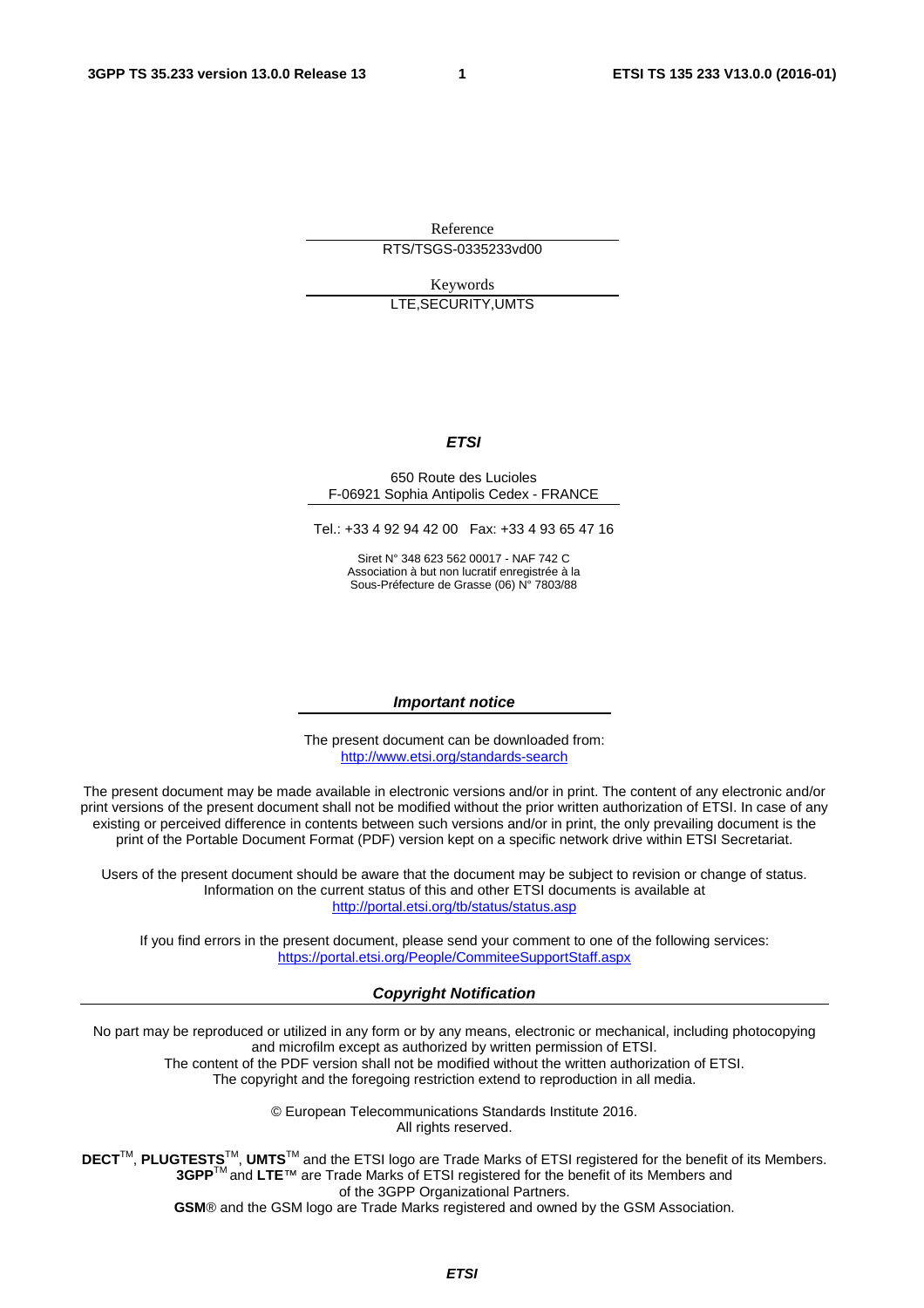## Intellectual Property Rights

IPRs essential or potentially essential to the present document may have been declared to ETSI. The information pertaining to these essential IPRs, if any, is publicly available for **ETSI members and non-members**, and can be found in ETSI SR 000 314: *"Intellectual Property Rights (IPRs); Essential, or potentially Essential, IPRs notified to ETSI in respect of ETSI standards"*, which is available from the ETSI Secretariat. Latest updates are available on the ETSI Web server [\(https://ipr.etsi.org/](https://ipr.etsi.org/)).

Pursuant to the ETSI IPR Policy, no investigation, including IPR searches, has been carried out by ETSI. No guarantee can be given as to the existence of other IPRs not referenced in ETSI SR 000 314 (or the updates on the ETSI Web server) which are, or may be, or may become, essential to the present document.

## Foreword

This Technical Specification (TS) has been produced by ETSI 3rd Generation Partnership Project (3GPP).

The present document may refer to technical specifications or reports using their 3GPP identities, UMTS identities or GSM identities. These should be interpreted as being references to the corresponding ETSI deliverables.

The cross reference between GSM, UMTS, 3GPP and ETSI identities can be found under [http://webapp.etsi.org/key/queryform.asp.](http://webapp.etsi.org/key/queryform.asp)

## Modal verbs terminology

In the present document "**shall**", "**shall not**", "**should**", "**should not**", "**may**", "**need not**", "**will**", "**will not**", "**can**" and "**cannot**" are to be interpreted as described in clause 3.2 of the [ETSI Drafting Rules](http://portal.etsi.org/Help/editHelp!/Howtostart/ETSIDraftingRules.aspx) (Verbal forms for the expression of provisions).

"**must**" and "**must not**" are **NOT** allowed in ETSI deliverables except when used in direct citation.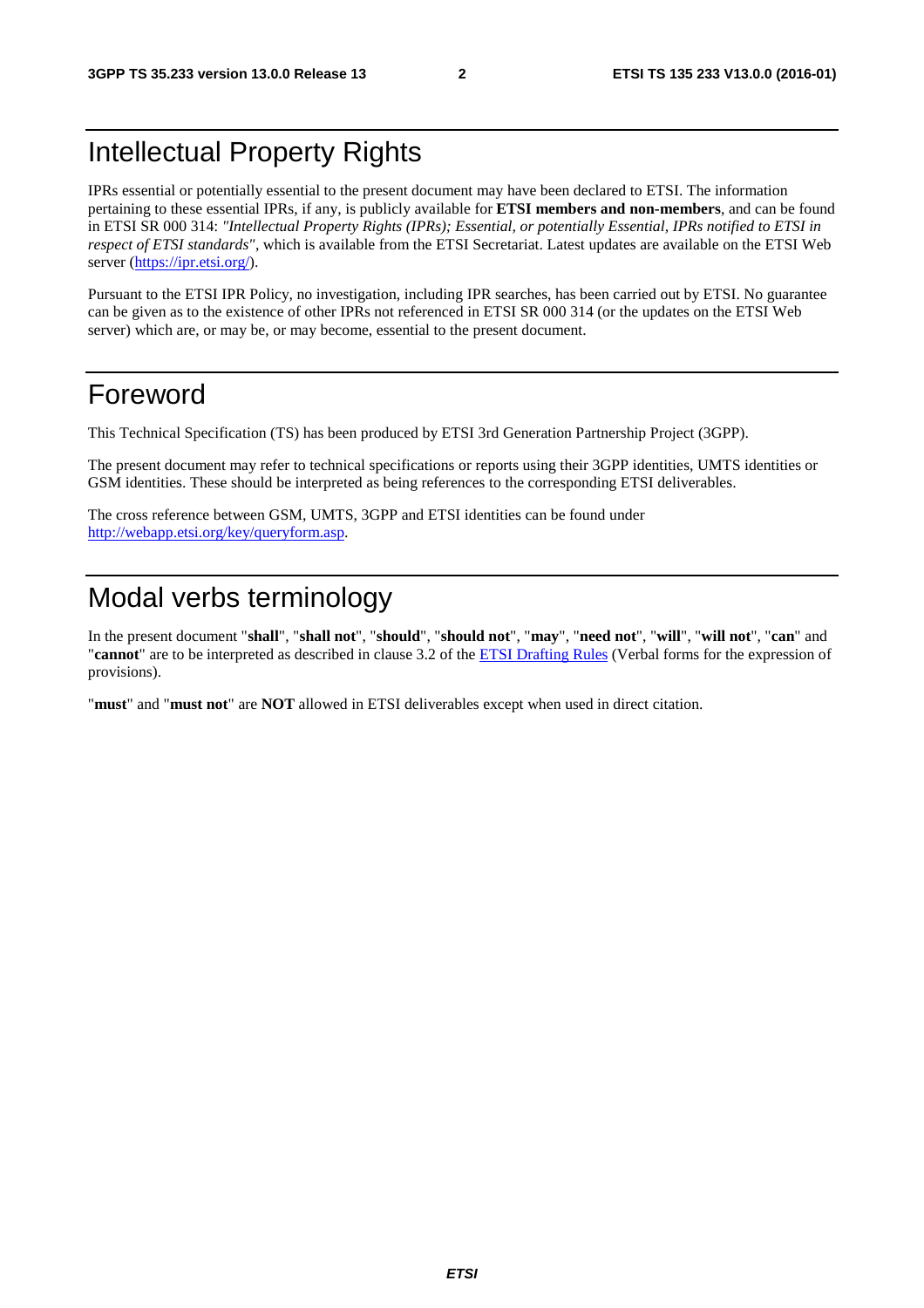$\mathbf{3}$ 

## Contents

| 1          |                        |  |
|------------|------------------------|--|
| 2          |                        |  |
| 3          |                        |  |
| 3          |                        |  |
| 4<br>4.1   |                        |  |
| 4.2<br>4.3 |                        |  |
| 4.4        |                        |  |
| 5          |                        |  |
| 5.1        |                        |  |
| 5.2<br>5.3 |                        |  |
| 5.4        |                        |  |
| 5.5        |                        |  |
| 5.6        |                        |  |
| 5.7        |                        |  |
| 5.8        |                        |  |
| 6          |                        |  |
| 6.1        |                        |  |
| 6.2        |                        |  |
| 6.3        |                        |  |
| 6.4<br>6.5 |                        |  |
| 6.6        |                        |  |
| 6.7        |                        |  |
| 6.8        |                        |  |
|            | Annex A (informative): |  |
|            |                        |  |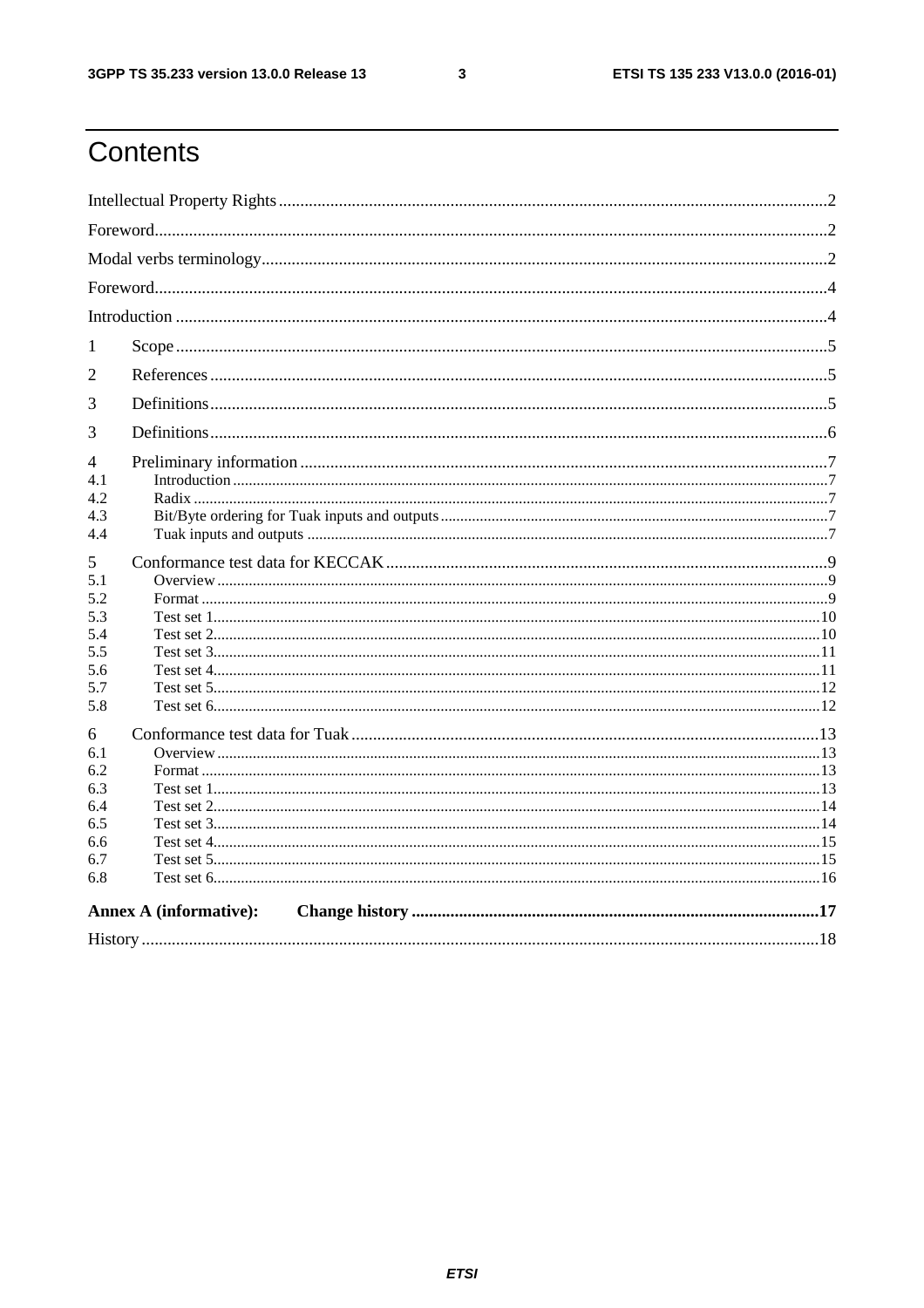## Foreword

This Technical Specification has been produced by the 3<sup>rd</sup> Generation Partnership Project (3GPP).

The contents of the present document are subject to continuing work within the TSG and may change following formal TSG approval. Should the TSG modify the contents of the present document, it will be re-released by the TSG with an identifying change of release date and an increase in version number as follows:

Version x.y.z

where:

- x the first digit:
	- 1 presented to TSG for information;
	- 2 presented to TSG for approval;
	- 3 or greater indicates TSG approved document under change control.
- y the second digit is incremented for all changes of substance, i.e. technical enhancements, corrections, updates, etc.
- z the third digit is incremented when editorial only changes have been incorporated in the document.

## Introduction

The present document is third of three, which between them form the entire specification of the example algorithms, entitled:

- 3GPP TS 35.231: "Specification of the Tuak algorithm set: A second example algorithm set for the 3GPP authentication and key generation Functions f1, f1\*, f2, f3, f4, f5 and f5\*; Document 1: algorithm specification ".
- 3GPP TS 35.232: "Specification of the Tuak algorithm set: A second example algorithm set for the 3GPP authentication and key generation Functions f1,  $f1^*$ ,  $f2$ ,  $f3$ ,  $f4$ ,  $f5$  and  $f5^*$ ; Document 2: Implementers" test data".
- **3GPP TS 35.233: " Specification of the Tuak algorithm set: A second example algorithm set for the 3GPP authentication and key generation functions f1, f1\*, f2, f3, f4, f5 and f5\*; Document 3: Design conformance test data".**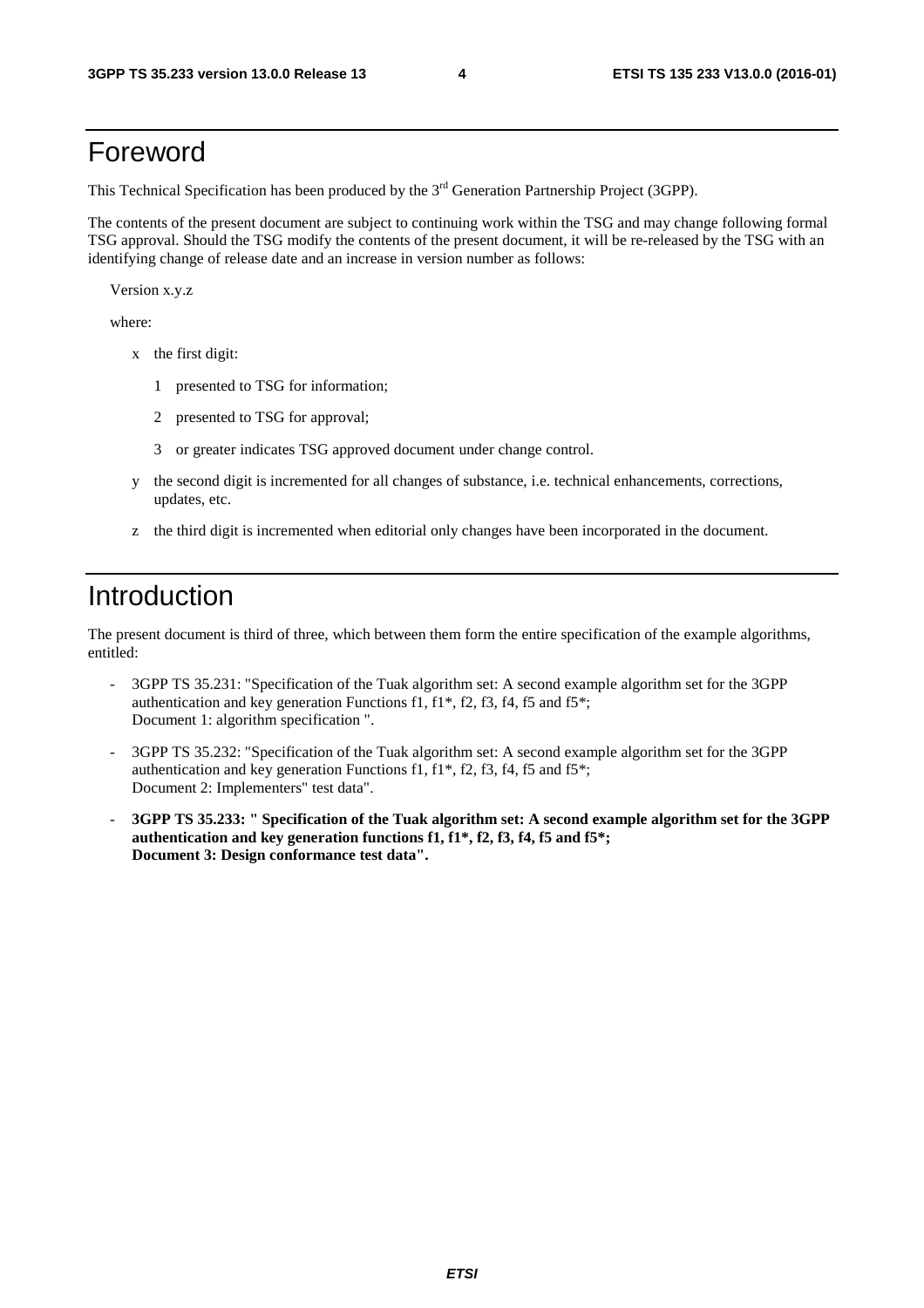## 1 Scope

The present document and the other Technical Specifications in the series, TS 35.231 [4] and TS 35.232 [5], contain an example set of algorithms which could be used as the authentication and key generation functions *f1*, *f1\**, *f2*, *f3*, *f4*, *f5* and *f5\** for 3GPP systems. The present document provides sets of input/output test data for "black box" testing of physical realizations of all algorithms, and in particular:

- Test data for the Keccak permutation used within Tuak.
- Test data for the MILENAGE authentication and key generation algorithms *f1, f1\*, f2, f3, f4, f5* and *f5\**.

## 2 References

The following documents contain provisions which, through reference in this text, constitute provisions of the present document.

- References are either specific (identified by date of publication, edition number, version number, etc.) or non-specific.
- For a specific reference, subsequent revisions do not apply.
- For a non-specific reference, the latest version applies. In the case of a reference to a 3GPP document (including a GSM document), a non-specific reference implicitly refers to the latest version of that document *in the same Release as the present document*.
- [1] 3GPP TS 33.102: "3G Security; Security Architecture".
- [2] 3GPP TS 35.206: "3G Security; Specification of the MILENAGE algorithm set: An example algorithm set for the 3GPP authentication and key generation functions f1,  $f1^*$ ,  $f2$ ,  $f3$ ,  $f4$ ,  $f5$  and f5\*; Document 2: Algorithm specification".
- [3] "The KECCAK Reference", version 3.0, 14 January 2011, G. Bertoni, J. Daemen, M. Peeters, G. van Aasche.
- [4] 3GPP TS 35. 231: "Specification of the Tuak Algorithm Set: A second example algorithm set for the 3GPP authentication and key generation functions f1, f1\*, f2, f3, f4, f5 and f5\*; Document 1: algorithm specification ".
- [5] 3GPP TS 35. 232: "Specification of the Tuak algorithm set: A second example algorithm set for the 3GPP authentication and key generation functions f1, f1\*, f2, f3, f4, f5 and f5\*; Document 2: Implementers' test data"
- [6] 3GPP TS 33.401: "3rd Generation Partnership Project; Technical Specification Group Services and System Aspects; 3GPP System Architecture Evolution (SAE); Security architecture".

## 3 Definitions

### 3.1 Definitions

For the purposes of the present document, the following terms and definitions apply:

**Tuak:** The name of this algorithm set is "Tuak". It should be pronounced like "too-ack".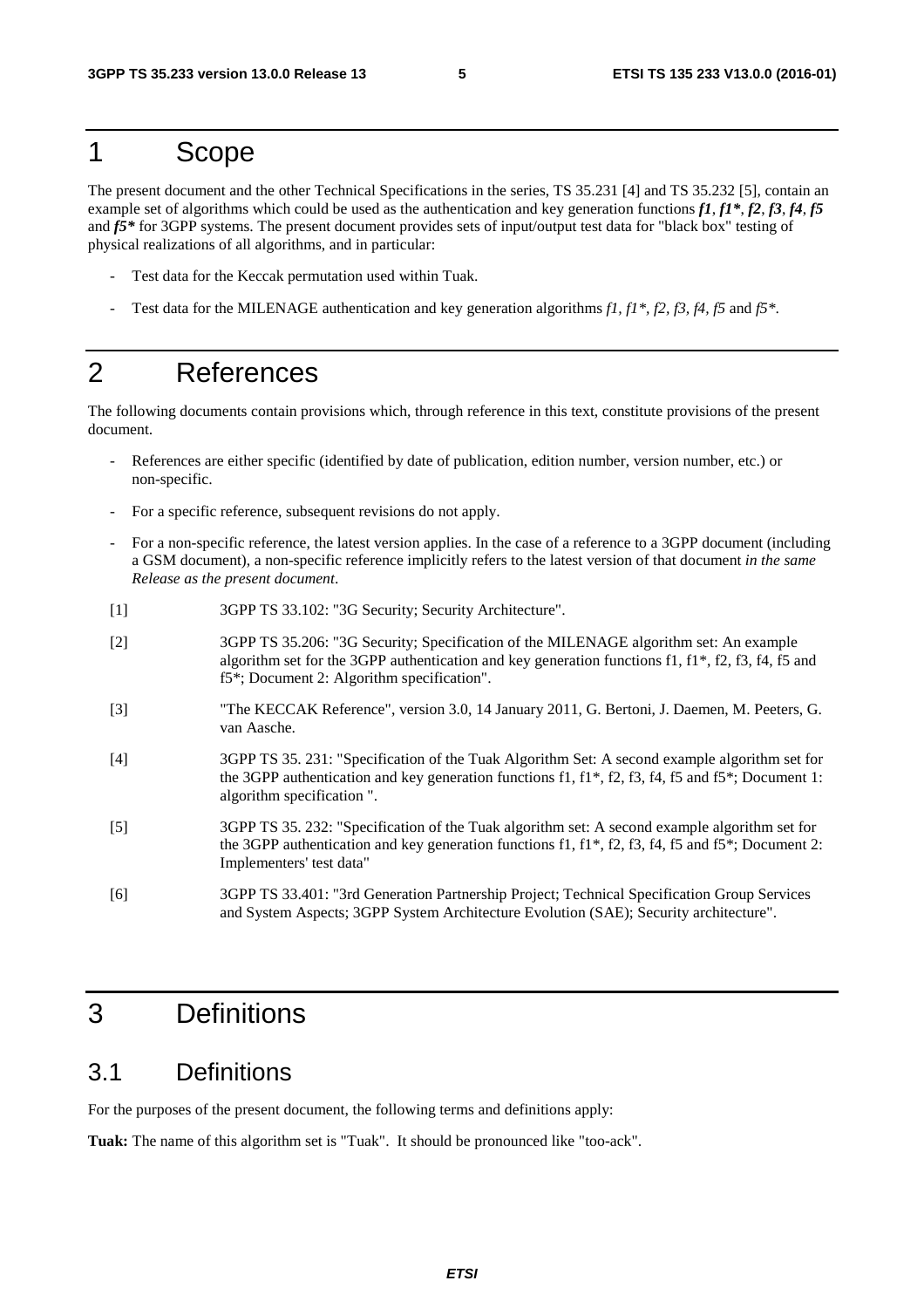## 3.2 Symbols

For the purposes of the present document, the following symbols apply:

| AK<br>AMF<br><b>CK</b><br>IK<br>IN | a 48-bit anonymity key that is the output of either of the functions f5 and $f5^*$<br>a 16-bit authentication management field that is an input to the functions f1 and f1 <sup>*</sup><br>a 128-bit or 256-bit confidentiality key that is the output of the function f3<br>a 128-bit or 256-bit integrity key that is the output of the function f4<br>a 1600-bit value that is used as the input to the permutation $\Pi$ when computing the functions f1, |
|------------------------------------|---------------------------------------------------------------------------------------------------------------------------------------------------------------------------------------------------------------------------------------------------------------------------------------------------------------------------------------------------------------------------------------------------------------------------------------------------------------|
|                                    | $f1^*$ , f2, f3, f4, f5 and f5 <sup>*</sup>                                                                                                                                                                                                                                                                                                                                                                                                                   |
| $\mathbf{K}$                       | a 128-bit or 256-bit subscriber key that is an input to the functions f1, f1*, f2, f3, f4, f5 and f5*                                                                                                                                                                                                                                                                                                                                                         |
| MAC-A                              | a 64-bit, 128-bit or 256-bit network authentication code that is the output of the function f1                                                                                                                                                                                                                                                                                                                                                                |
| MAC-S                              | a 64-bit, 128-bit or 256-bit resynchronization authentication code that is the output of the function<br>$f1*$                                                                                                                                                                                                                                                                                                                                                |
| <b>TOP</b>                         | a 256-bit Operator Variant Algorithm Configuration Field that is a component of the functions f1,<br>$f1^*$ , f2, f3, f4, f5 and f5 <sup>*</sup>                                                                                                                                                                                                                                                                                                              |
| <b>TOPC</b>                        | a 256-bit value derived from TOP and K and used within the computation of the functions                                                                                                                                                                                                                                                                                                                                                                       |
| <b>OUT</b>                         | a 1600-bit value that is taken as the output of the permutation $\Pi$ when computing the functions f1,<br>$f1^*$ , f2, f3, f4, f5 and f5 <sup>*</sup>                                                                                                                                                                                                                                                                                                         |
| <b>RAND</b>                        | a 128-bit random challenge that is an input to the functions f1, f1*, f2, f3, f4, f5 and f5*                                                                                                                                                                                                                                                                                                                                                                  |
| <b>RES</b>                         | a 32-bit, 64-bit, 128-bit or 256-bit signed response that is the output of the function f2                                                                                                                                                                                                                                                                                                                                                                    |
| SQN                                | a 48-bit sequence number that is an input to either of the functions f1 and $f1^*$ . (For $f1^*$ this input is                                                                                                                                                                                                                                                                                                                                                |
|                                    | more precisely called SQNMS) See informative Annex C of [1] for methods of encoding sequence<br>numbers.                                                                                                                                                                                                                                                                                                                                                      |

## 3 Definitions

## 3.1 Definitions

For the purposes of the present document, the following terms and definitions apply:

**Tuak:** The name of this algorithm set is "Tuak". It should be pronounced like "too-ack".

## 3.2 Symbols

For the purposes of the present document, the following symbols apply:

| AK          | a 48-bit anonymity key that is the output of either of the functions f5 and $5*$                                                                                                                                    |
|-------------|---------------------------------------------------------------------------------------------------------------------------------------------------------------------------------------------------------------------|
| AMF         | a 16-bit authentication management field that is an input to the functions f1 and $f1^*$                                                                                                                            |
| CK.         | a 128-bit or 256-bit confidentiality key that is the output of the function f3                                                                                                                                      |
| IK          | a 128-bit or 256-bit integrity key that is the output of the function f4                                                                                                                                            |
| IN          | a 1600-bit value that is used as the input to the permutation $\Pi$ when computing the<br>functions f1, f1*, f2, f3, f4, f5 and $f5$ *                                                                              |
| K           | a 128-bit or 256-bit subscriber key that is an input to the functions f1, f1*, f2, f3, f4, f5<br>and $f5*$                                                                                                          |
| MAC-A       | a 64-bit, 128-bit or 256-bit network authentication code that is the output of the function<br>f1                                                                                                                   |
| MAC-S       | a 64-bit, 128-bit or 256-bit resynchronization authentication code that is the output of the<br>function $f1*$                                                                                                      |
| <b>TOP</b>  | a 256-bit Operator Variant Algorithm Configuration Field that is a component of the<br>functions f1, f1*, f2, f3, f4, f5 and $f5$ *                                                                                 |
| <b>TOPC</b> | a 256-bit value derived from TOP and K and used within the computation of the functions                                                                                                                             |
| <b>OUT</b>  | a 1600-bit value that is taken as the output of the permutation $\Pi$ when computing the<br>functions f1, f1*, f2, f3, f4, f5 and $f5$ *                                                                            |
| <b>RAND</b> | a 128-bit random challenge that is an input to the functions f1, f1*, f2, f3, f4, f5 and f5*                                                                                                                        |
| <b>RES</b>  | a 32-bit, 64-bit, 128-bit or 256-bit signed response that is the output of the function f2                                                                                                                          |
| SQN         | a 48-bit sequence number that is an input to either of the functions f1 and f1*. (For f1*<br>this input is more precisely called SQNMS) See informative Annex C of [1] for methods<br>of encoding sequence numbers. |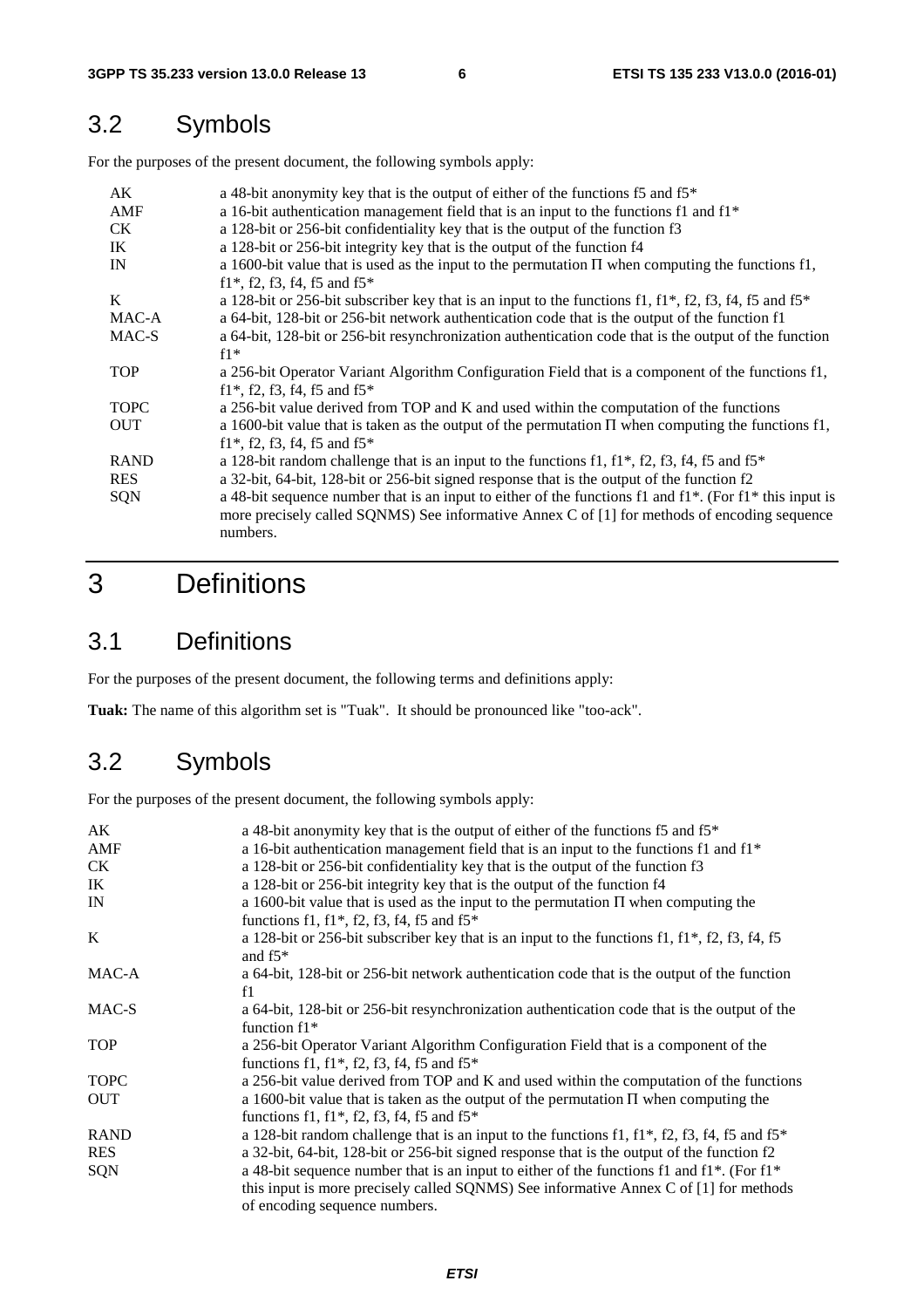## 4 Preliminary information

### 4.1 Introduction

Within the security architecture of the 3GPP system there are seven security functions *f1*, *f1\**, *f2*, *f3*, *f4*, *f5* and *f5\**. The operation of these functions falls within the domain of one operator, and the functions are therefore to be specified by each operator rather than being fully standardized. The algorithms specified in the present document are examples that may be used by an operator who does not wish to design his own.

The inputs and outputs of all seven algorithms are defined in clause 4.4.

## 4.2 Radix

Unless stated otherwise, all test data values presented in the present document are in hexadecimal.

## 4.3 Bit/Byte ordering for Tuak inputs and outputs

3GPP TS 33.102 [1] includes the following convention. (There is similar text in the specification of MILENAGE, as defined in 3GPP TS 35.206 [2]):

All data variables in the present document are presented with the most significant substring on the left hand side and the least significant substring on the right hand side. A substring may be a bit, byte or other arbitrary length bit string. Where a variable is broken down into a number of substrings, the left-most (most significant) substring is numbered 0, the next most significant is numbered 1, and so on through to the least significant.

So, for example, RAND[0] is the most-significant bit of RAND and RAND[127] is the least significant bit of RAND.

This convention applies to all **inputs** and **outputs** to Tuak, as listed in tables 1-9 below.

However, when describing intermediate states of Tuak (e.g. inputs and outputs for the Keccak permutation), variables are simply treated as indexed bit strings. These bit strings will be presented in hexadecimal notation, using a display convention described in clause5.2 .

## 4.4 Tuak inputs and outputs

The inputs to Tuak are given in tables 1 and 2, the outputs in tables 3 to 9 below.

There are a few differences from the inputs and outputs to MILENAGE [2].

The key K may be 128 bits **or** 256 bits. MAC-A and MAC-S may be 64, 128 **or** 256 bits. RES may be 32, 64, 128 **or** 256 bits. CK and IK may be 128 **or** 256 bits. Existing 3GPP specification (see [1] and [7]) do not support all these possibilities, but they are included in Tuak for future flexibility in case future releases of these specifications support them.

NOTE 1: The 3G security architecture specification [1] calls the output of the f1 function "MAC" while the present document and [2] call it 'MAC-A'.

Any sizes for the parameters K, MAC-A, MAC-S, RES, CK and IK mentioned in the present document shall not be supported nor used in entities defined in 3GPP specifications until these specifications explicitly allow their use.

In any particular implementation, the parameters shall have a fixed length, chosen in advance. For example an operator may fix K at length 256 bits, RES at length 64 bits, CK and IK at length 128 bits. As the lengths do not vary with input, they are not specified as formal input parameters.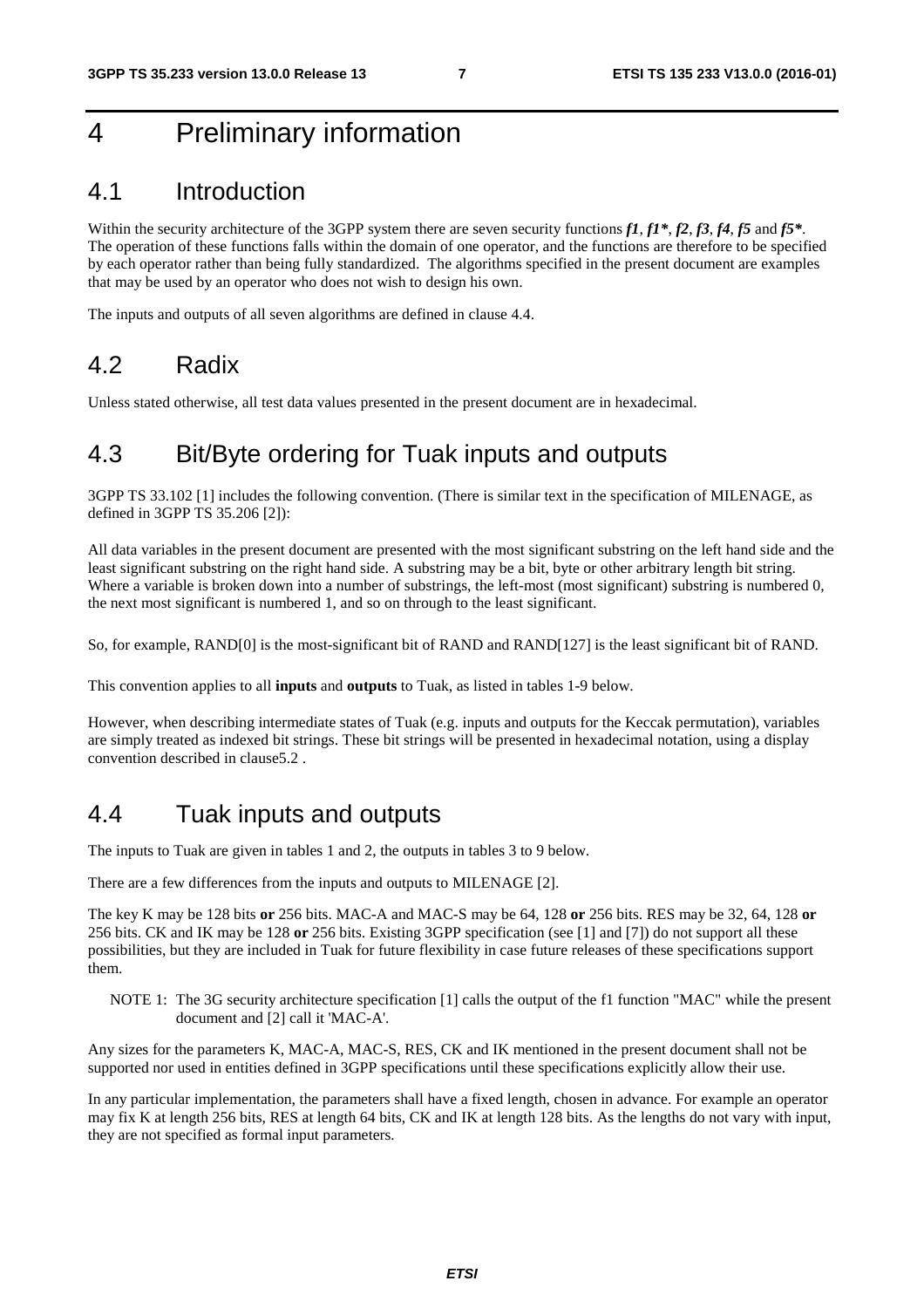| <b>Parameter</b> | Size (bits) | <b>Comment</b>                                                        |
|------------------|-------------|-----------------------------------------------------------------------|
|                  | 128 or 256  | Subscriber key K[0]K[127] or K[0]K[255]                               |
| <b>RAND</b>      | 128         | Random challenge RAND[0]RAND[127]                                     |
| <b>SON</b>       | 48          | Sequence number SQN[0]SQN[47] (for f1 <sup>*</sup> this input is more |
|                  |             | precisely called SQN <sub>MS</sub> )                                  |
| <b>AMF</b>       | 16          | Authentication management field AMF[0]AMF[15]                         |

### **Table 1: Inputs to** *f1* **and** *f1\**

### **Table 2: Inputs to** *f2***,** *f3***,** *f4***,** *f5* **and** *f5\**

| <b>Parameter</b> | Size (bits) | <b>Comment</b>                                     |
|------------------|-------------|----------------------------------------------------|
| ΙK               |             | 128 or 256 Subscriber key K[0]K[127] or K[0]K[255] |
| <b>IRAND</b>     | 128         | Random challenge RAND[0]RAND[127]                  |

### **Table 3:** *f1* **output**

| <b>Parameter</b> | Size (bits) | <b>Comment</b>                                        |
|------------------|-------------|-------------------------------------------------------|
| MAC-A            | 64. 128 or  | Network authentication code MAC-A[0]MAC-A[63] or MAC- |
|                  | 256         | A[0]MAC-A[127] or MAC-A[0]MAC-A[255]                  |

### **Table 4:** *f1\** **output**

| <b>Parameter</b> | Size (bits) | Comment                                               |
|------------------|-------------|-------------------------------------------------------|
| MAC-S            | 64. 128 or  | Resynch authentication code MAC-S[0]MAC-S[63] or MAC- |
|                  | 256         | ST01MAC-ST1271 or MAC-ST01MAC-ST2551                  |

### **Table 5:** *f2* **output**

| <b>Parameter</b> | Size (bits) | <b>Comment</b>                             |
|------------------|-------------|--------------------------------------------|
| <b>IRES</b>      | l32.64.128  | Response RES[0]RES[31] or RES[0]RES[63] or |
|                  | lor 256     | RES[0]RES[127] or RES[0]RES[255]           |

### **Table 6:** *f3* **output**

|                  | Size (bits) | Comment                                          |
|------------------|-------------|--------------------------------------------------|
| <b>Parameter</b> |             |                                                  |
| ICK              | l128 or 256 | Confidentiality key CK[0]CK[127] or CK[0]CK[255] |

### **Table 7:** *f4* **output**

| <b>Parameter</b> | Size (bits) | Comment                                    |
|------------------|-------------|--------------------------------------------|
| lικ              | 128 or 256  | Integrity key IK[0]IK[127] or IK[0]IK[255] |

### **Table 8:** *f5* **output**

| <b>Parameter</b> | Size (bits) | Comment                        |
|------------------|-------------|--------------------------------|
| <b>AK</b>        | 48          | .AKI47<br>IAnonymity key AK[0] |

### **Table 9:** *f5\** **output**

| <b>Parameter</b> | Size (bits) | Comment                                             |  |
|------------------|-------------|-----------------------------------------------------|--|
| AK               | 4c          | AK[47 <sup>-</sup><br>IResynch anonymity key AKI01. |  |

NOTE 2: Both f5 and f5\* outputs are called AK according to [1]. In practice only one of them at a time will be calculated in any given call to the authentication and key agreement algorithms.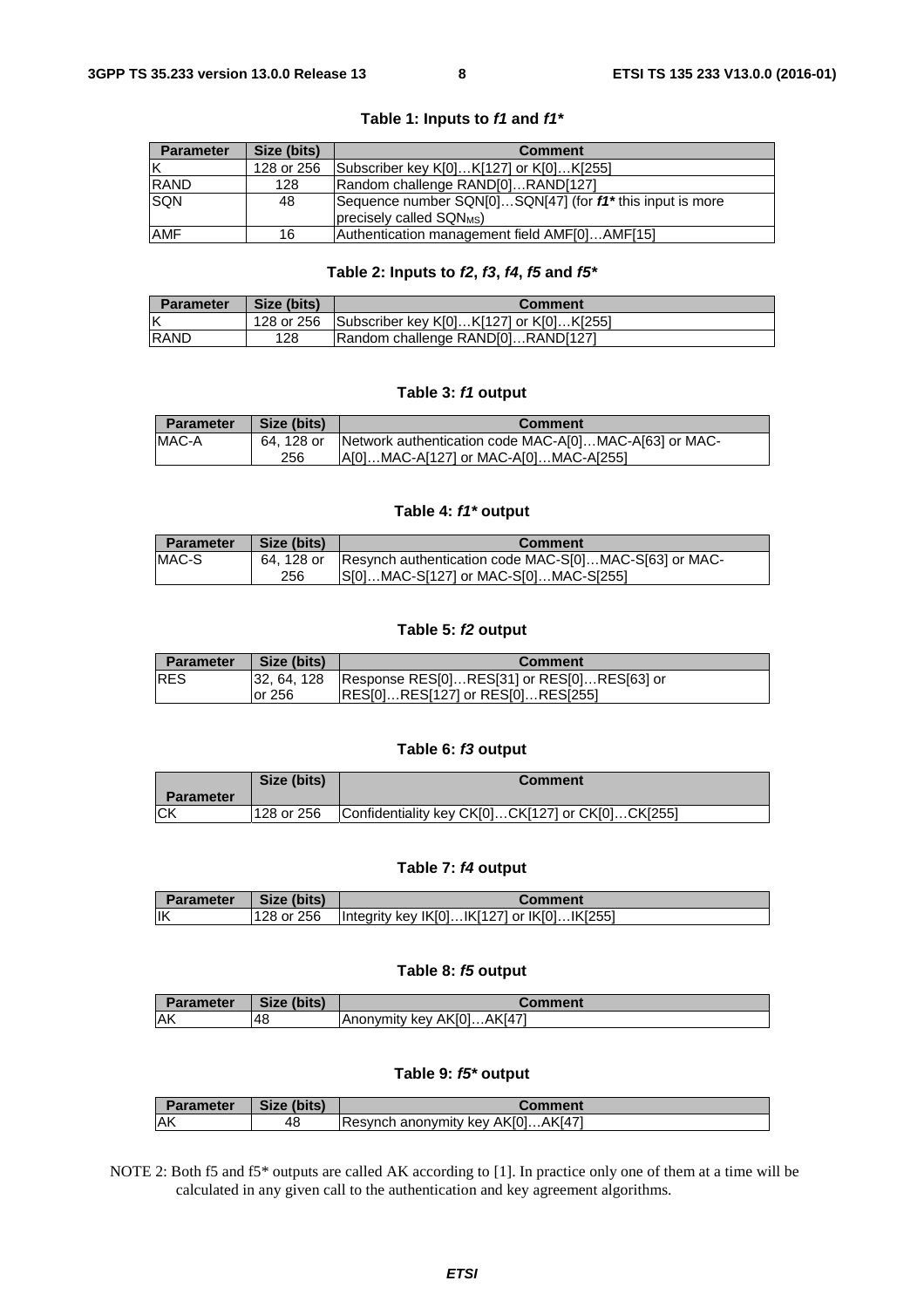## 5 Conformance test data for KECCAK

## 5.1 Overview

The test data sets presented here are for the cryptographic permutation Keccak-f[1600], as it is specified in [3], and used within [4]. This permutation is abbreviated as Π, and use strings **IN**[0] .. **IN**[1599] and **OUT**[0] .. **OUT**[1599] to represent the input and output of Π.

The following test sets are the same as in [5].

## 5.2 Format

For brevity, the **IN** and **OUT** strings will be presented as lists of 200 bytes (octets), with each individual byte written separately in hexadecimal notation. The lists of bytes should be read from left to right, and then from top to bottom.

For **IN**, the first byte of the list will denote the bits **IN**[0] to **IN**[7], with **IN**[0] equal to the *least* significant bit of the corresponding hexadecimal number equal to and **IN**[7] equal to the *most* significant bit of the same hexadecimal number. The final byte of the list will denote **IN**[1592] to **IN**[1599], with **IN**[1592] equal to the *least* significant bit of the corresponding hexadecimal number, and **IN**[1599] equal to the *most* significant bit of the same number.

**OUT** strings will be presented in the same way.

As an example, in Test Set 1 below:

**IN**[0] = 0, **IN**[1] = 0, **IN**[2] = 1, **IN**[3] = 0, **IN**[4] = 0, **IN**[5] = 1, **IN**[6] = 0, **IN**[7] = 0, **IN**[8] = 0, **IN**[9] = 1, **IN**[10]=1, **IN**[11]=0, **IN**[12]=1, **IN**[13]=1, **IN**[14]=1, **IN**[15]=0, …, **IN**[1584]=1, **IN**[1585]=1, **IN**[1586]=0, **IN**[1587]=1, **IN**[1588]=0, **IN**[1589]=0, **IN**[1590]=0, **IN**[1591]=0, **IN**[1592]=0, **IN**[1593]=0, **IN**[1594]=0, **IN**[1595]=0, **IN**[1596]=1, **IN**[1597]=0, **IN**[1598]=1, **IN**[1599]=0. **OUT**[0] = 1, **OUT**[1] = 1, **OUT**[2] = 1, **OUT**[3] = 1, **OUT**[4] = 0, **OUT**[5] = 1, **OUT**[6] = 0, **OUT**[7] = 0, **OUT**[8] = 0, **OUT**[9] = 0, **OUT**[10]=1, **OUT**[11]=1, **OUT**[12]=1, **OUT**[13]=0, **OUT**[14]=1, **OUT**[15]=1, … , **OUT**[1584]=0, **OUT**[1585]=1, **OUT**[1586]=1, **OUT**[1587]=1, **OUT**[1588]=1,**OUT**[1589]=0,**OUT**[1590]=0, **OUT**[1591]=0, **OUT**[1592]=1, **OUT**[1593]=1, **OUT**[1594]=1,**OUT**[1595]=0,**OUT**[1596]=0, **OUT**[1597]=1, **OUT**[1598]=0, **OUT**[1599]=1.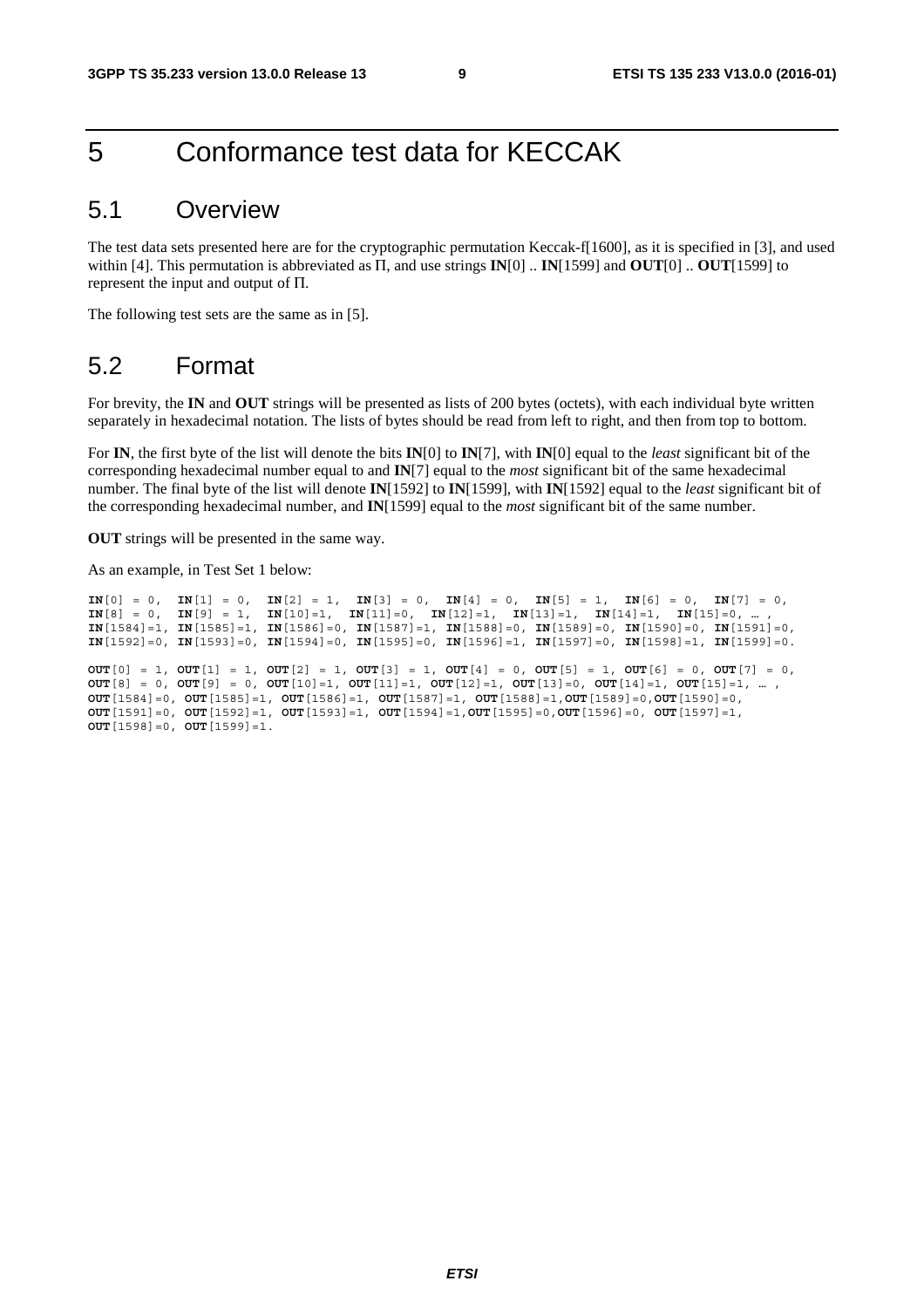$10$ 

#### $5.3$ Test set 1

TN.

24 76 d2 da c5 9e 2e 93 49 df 32 55 a9 da b1 b6 9e b5 c2 08 f1 51 c7 30 9e 8c 8f 17 db 45 6d 0b 5e b0 af b6 c7 3e 37 ce 8c cc cf 20 b7 9d 8a 67 29 41 49 17 48 09 e4 29 70 93 30 c4 ad 23 1d 3e 52 11 ae 0b d8 05 20 c4 3a d4 b4 36 62 57 92 a7 6c 52 08 9d 0f 73 92 71 15 1a 37 59 4d f6 6d e4 42 9f 3c 97 0a 34 56 b6 ce 2c 78 cd 11 28 71 7f 4b db 73 1a 4c 97 db e5 eb 73 53 fe 81 e3 7c 33 ac 60 b8 21 22 ea c6 11 a9 8e 0e 74 42 b9 99 64 75 22 93 e4 f9 c6 96 ba 05 f0 7a 21 45 1f 90 73 0c 96 78 c6 45 ad 4b e4 4c 4d 2d 98 1a 34 12 08 1c 9c 6b 05 c9 93 ff 1c 56 1a 0d 24 2b 47 06 d5 01 c3 47 65 b3 7a  $0<sup>h</sup>50$ 

OUT:

2f dc 58 d4 d9 4a 88 4c 1c b0 3a 8e 63 ac ab 83 75 e8 56 b5 61 ba 3a 06 25 e8 30 ac db 55 73 42 86 64 6f 87 18 9b 43 54 25 b5 d6 65 4e 22 82 28 b6 97 b8 1c be ad 65 5b 71 aa cc c2 5e 3d 7e 51 b5 cb 5a c2 27 f6 7f 2a d8 a0 62 97 67 82 b0 8a 7e c3 f1 b5 38 d6 00 8c 0b ab ef 83 da 64 36 6b 62 a5 3f 88 a3 dc 06 29 bd ed 79 5f 32 20 f3 c6 5c 76 bd d0 12 43 e8 8f 63 d6 91 2e 5f b5 cd a1 67 b7 1f 9b aa a7 42 dc 19 3f f7 8c 17 67 a3 8a 1c 96 40 8c ce 16 92 39 b0 77 f2 90 3a 07 b8 c4 6a 04 8d 66 31 8e 59 5e a4 bb 92 99 2c 7c 2d 3d cd 38 19 75 b6 e0 5f 85 ba 18 15 20 96 cc 30 ed 22 14 0f f3 b6 71  $1e \overline{a}$ 

#### $5.4$ Test set 2

TN.

 $0000$ 

 $O$ TTT $\cdot$ 

44 e0 e5 8c a9 68 97 5c 4c 25 92 a1 57 f5 3f 21 24 51 9b 01 0b 89 e1 5e 30 1e f5 8f 76 50 1d b5 9c de 06 7f 1f de 09 c0 a4 b5 c2 10 a6 a1 9f 06 ba 4c 8f 0c 6f c8 68 f0 fc 80 a6 3b 25 53 79 1e 41 c8 22 78 ad 11 5e fc 70 f7 1d 64 1f f0 77 4a a5 d5 47 b6 d9 91 49 14 02 2c 51 4c 45 fc ec a6 1c b6 6b 0f 03 13 e3 49 88 ae 0d 36 73 7e 2c 05 29 90 7f e6 53 fc 4e 18 5d 07 f3 96 1f 82 6b b8 80 31 af 84 4d 9e 7d 98 76 17 03 63 fd e7 67 86 c5 8c cb cf 5c 3a 01 bb 91 4c 1b 02 08 a2 7c 7b e3 bb bb bb 99 76 e0 40 31 7a fc 2a fb fa dc 7b a7 fc 23 72 35 c6 55 51 aa 31 39 64 1f a8 db 2e 64 83 f2 87 40 b3 1b 61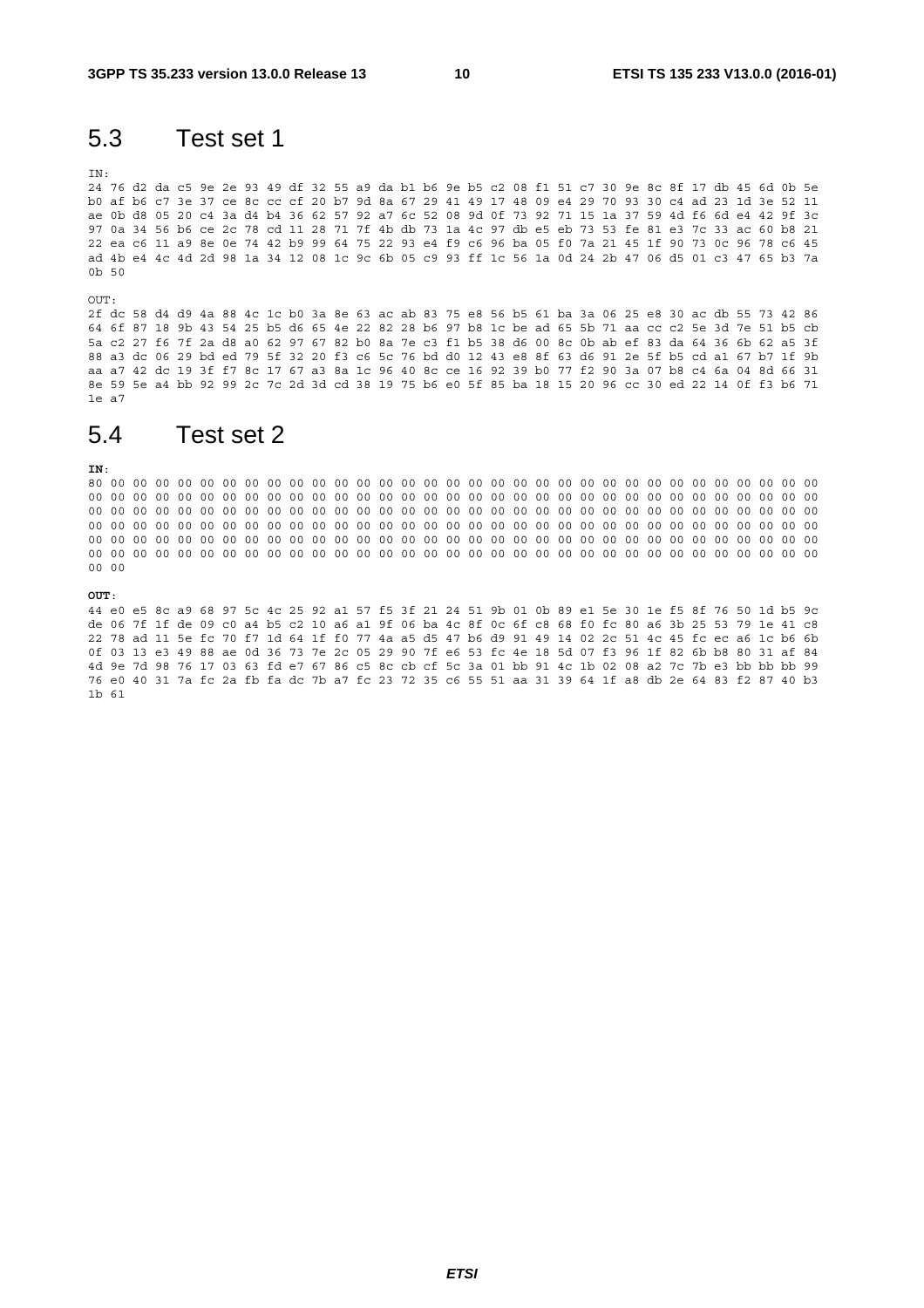$11$ 

#### $5.5$ Test set 3

TN.

01 02 03 04 05 06 07 08 09 0a 0b 0c 0d 0e 0f 10 11 12 13 14 15 16 17 18 19 1a 1b 1c 1d 1e 1f 20 21 22 23 24 25 26 27 28 29 2a 2b 2c 2d 2e 2f 30 31 32 33 34 35 36 37 38 39 3a 3b 3c 3d 3e 3f 40 41 42 43 44 45 46 47 48 49 4a 4b 4c 4d 4e 4f 50 51 52 53 54 55 56 57 58 59 5a 5b 5c 5d 5e 5f 60 61 62 63 64 65 66 67 68 69 6a 6b 6c 6d 6e 6f 70 71 72 73 74 75 76 77 78 79 7a 7b 7c 7d 7e 7f 80 81 82 83 84 85 86 87 88 89 8a 8b 8c 8d 8e 8f 90 91 92 93 94 95 96 97 98 99 9a 9b 9c 9d 9e 9f a0 a1 a2 a3 a4 a5 a6 a7 a8 a9 aa ab ac ad ae af b0 b1 b2 b3 b4 b5 b6 b7 b8 b9 ba bb bc bd be bf c0 c1 c2 c3 c4 c5 c6  $C7C8$ 

OUT:

5d d0 e3 dd 9e 46 db 21 87 a9 e1 a4 44 42 7d 7a 83 2f ef 29 91 39 90 e0 15 ea 8d 1f 3f 1f a6 41 3f fb bc 58 6f 5a 4d 69 4d d6 06 68 fb f3 b4 bb da 49 45 c9 ea 0c be e2 11 73 5e bf a8 39 9b 61 3a ff 34 d1 dd 47 fa 39 8c 78 f4 8a 91 a6 65 7d 29 03 6c 87 f7 73 5f 43 e2 ab b7 6a 13 50 45 b7 0e 42 c5 9d 80 92 14 a4 cd 30 1f 18 57 30 0a 55 d0 1d 32 36 5b 6a bd a5 1e ad 75 41 db 7b ed dc 46 e4 85 72 7c 3b 2b 5d 83 b5 9e 5a 7a 62 e0 13 16 14 ba 0d 7b fa cd 4e ba 71 62 32 80 88 59 f0 03 85 5f 5c 47 01 0a 50 e1 26 2f 9e 9e 81 2e 6c b3 dd 52 d9 ad b7 be 19 10 42 76 34 02 52 31 96 8d e0 b4 3f a2 4b  $4h$   $3e$ 

#### Test set 4  $5.6$

TN.

 $ab$ ah

 $\bigcap$ TTT  $\cdot$ 

00 52 f0 0e b4 09 b5 ce 5f 78 e9 53 20 ee 6a 71 5f 5b 1a 0a 7e 5b ed 03 43 d6 91 13 30 ab e2 fc 57 b6 6f b5 ba 9e f2 88 0b 05 75 ed 0a 98 70 c5 0c 66 57 83 8a 1d 32 f3 88 fd c3 a4 e7 32 46 dd d9 56 58 74 77 c4 c8 d4 1a d4 19 14 04 52 cc 17 13 23 ae 1f f0 91 0c e1 c3 27 8b 62 c6 48 75 91 2b 7f 7c 21 cf a0 52 e0 b0 40 21 4c 5f 3b 81 c3 20 75 87 92 ce a0 c8 d1 e4 2e 92 e1 ef 3c f0 66 be 16 c6 1e e4 4d dd 69 db 72 9a 82 5d 4d bb fd 9f 97 da 46 c6 10 3d 5a 5f 8c 8d 21 bd 42 7d 58 af 4b 41 11 78 be de 5a 19 86 a0 c9 1d 38 c4 85 ee 2d 54 72 bd d0 a5 b9 fa ab f7 07 73 13 ca f9 f3 0a 1e 46 ac 8e 12 58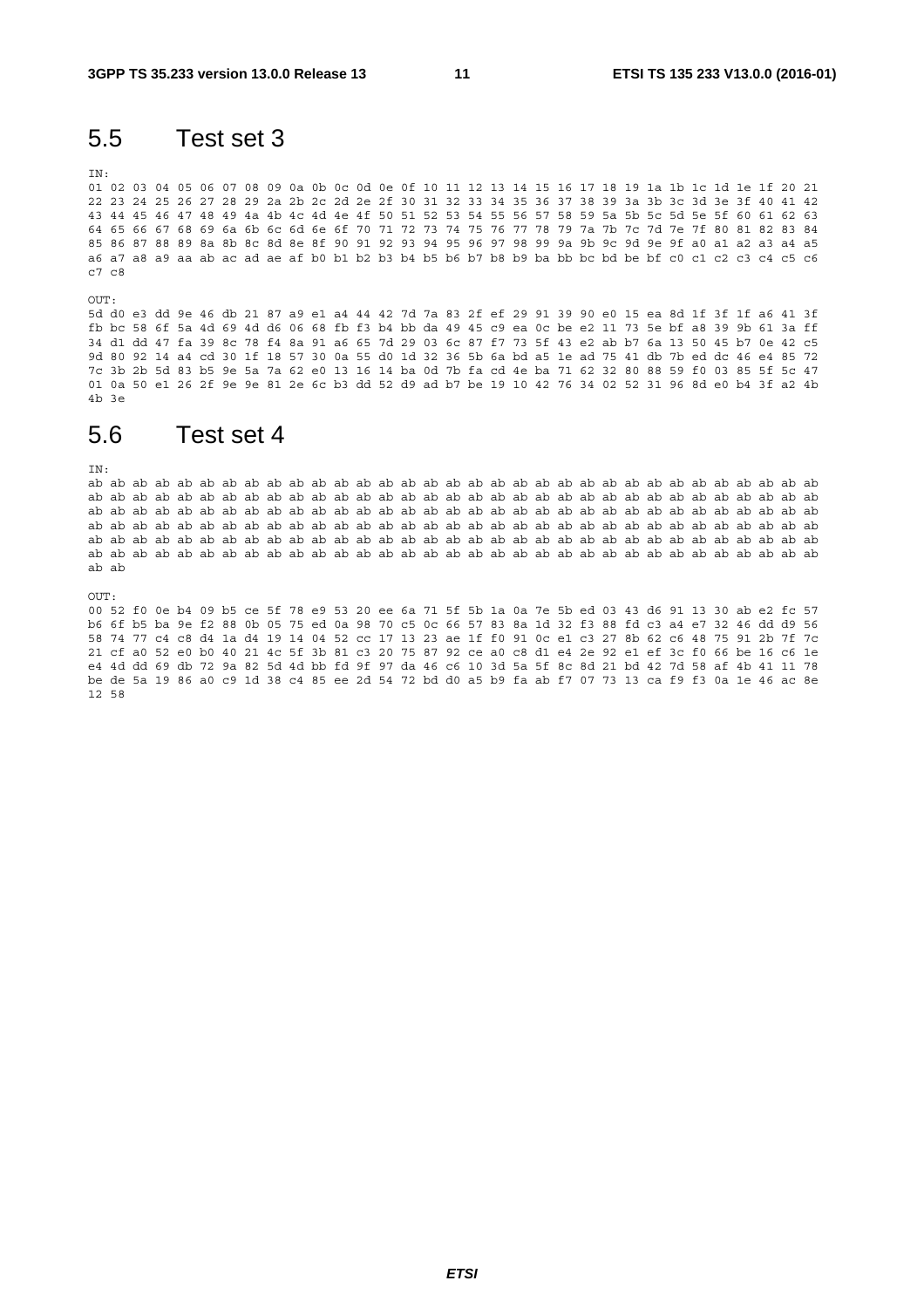### 5.7 Test set 5

IN:

cd cd cd cd cd cd cd cd cd cd cd cd cd cd cd cd cd cd cd cd cd cd cd cd cd cd cd cd cd cd cd cd cd cd cd cd cd cd cd cd cd cd cd cd cd cd cd cd cd cd cd cd cd cd cd cd cd cd cd cd cd cd cd cd cd cd cd cd cd cd cd cd cd cd cd cd cd cd cd cd cd cd cd cd cd cd cd cd cd cd cd cd cd cd cd cd cd cd cd cd cd cd cd cd cd cd cd cd cd cd cd cd cd cd cd cd cd cd cd cd cd cd cd cd cd cd cd cd cd cd cd cd cd cd cd cd cd cd cd cd cd cd cd cd cd cd cd cd cd cd cd cd cd cd cd cd cd cd cd cd cd cd cd cd cd cd cd cd cd cd cd cd cd cd cd cd cd cd cd cd cd cd cd cd cd cd cd cd cd cd cd cd cd cd cd cd cd cd cd cd

OUT:

c1 6c a0 6d ef 3a dd 45 b2 0c cf d6 7a a8 f9 12 15 c2 e8 75 1e dd 02 a5 10 3f 61 ba 6f 7b f3 bb b2 59 5f 41 1b af 6a ab 16 53 f1 7e 95 1e 2d c8 8d fb f7 68 67 94 0a 63 38 60 82 18 f8 df f1 41 7b db 3c 6f 45 22 64 87 a9 a6 07 8b 65 6a 37 ff 86 1d fa 79 30 77 c0 88 03 a8 b9 62 da 67 24 dd c8 6d 10 93 ff d0 05 88 a2 8e 6c 1b 80 1f 73 54 63 bc 05 58 1e d5 97 bd bf 37 a4 59 29 7f 65 05 39 98 9e fc 4a 7a 9c 8b 22 33 c0 20 de a3 00 34 c1 f2 c6 cf 5e 0c cc cc 53 55 40 87 18 03 ed 3d 20 b0 c5 10 13 a3 02 4a c5 6b 33 af 5a 26 11 23 3d 53 7d 11 80 4e f0 2e b5 59 78 ff d4 3d 9a 7e 48 84 42 64 de ce 8f a8

### 5.8 Test set 6

IN:

00 00 00 00 00 00 00 00 01 00 00 00 00 00 00 00 02 00 00 00 00 00 00 00 03 00 00 00 00 00 00 00 04 00 00 00 00 00 00 00 00 00 00 00 00 00 00 00 01 00 00 00 00 00 00 00 02 00 00 00 00 00 00 00 03 00 00 00 00 00 00 00 04 00 00 00 00 00 00 00 00 00 00 00 00 00 00 00 01 00 00 00 00 00 00 00 02 00 00 00 00 00 00 00 03 00 00 00 00 00 00 00 04 00 00 00 00 00 00 00 00 00 00 00 00 00 00 00 01 00 00 00 00 00 00 00 02 00 00 00 00 00 00 00 03 00 00 00 00 00 00 00 04 00 00 00 00 00 00 00 00 00 00 00 00 00 00 00 01 00 00 00 00 00 00 00 02 00 00 00 00 00 00 00 03 00 00 00 00 00 00 00 04 00 00 00 00 00 00 00

 $\cap$ TTT  $\cdot$ 

56 0d be 41 f6 a7 5a 7d 33 e1 5d 6b fe 0b dc 64 7d e5 54 34 1c e0 d0 61 bb bd f1 be 75 76 49 de e7 41 b1 fd 37 41 8d a6 f3 5a b7 0e 15 87 cc 36 8c 1b 89 ad cc ce 1d 07 ad 92 0d 4d 9d 08 a0 43 94 6c 2f 6f e1 a5 17 a2 49 ce 3c 8a 5f 83 4e ec fa 2f aa ad de e8 32 e6 db 24 d4 2a 2b 04 a7 84 63 a9 b2 df 6d 2f 02 fc 5c 29 73 2a 12 65 14 fb 15 eb 7a be 7f bf 57 18 91 66 91 c7 c2 f8 43 46 00 da 7e 2f 9b 76 65 a5 9c 61 41 11 55 05 c9 d9 e9 f8 05 af 6f 9e 6b c4 f1 9c 65 c6 0e a9 72 a6 e4 fa 01 85 7d 29 8a 09 26 83 90 d5 74 f6 3d 4f 76 fb 6d 6d fc d1 37 38 c4 98 48 ac d5 1e 4e d7 83 af a1 ba 52 0f a3 37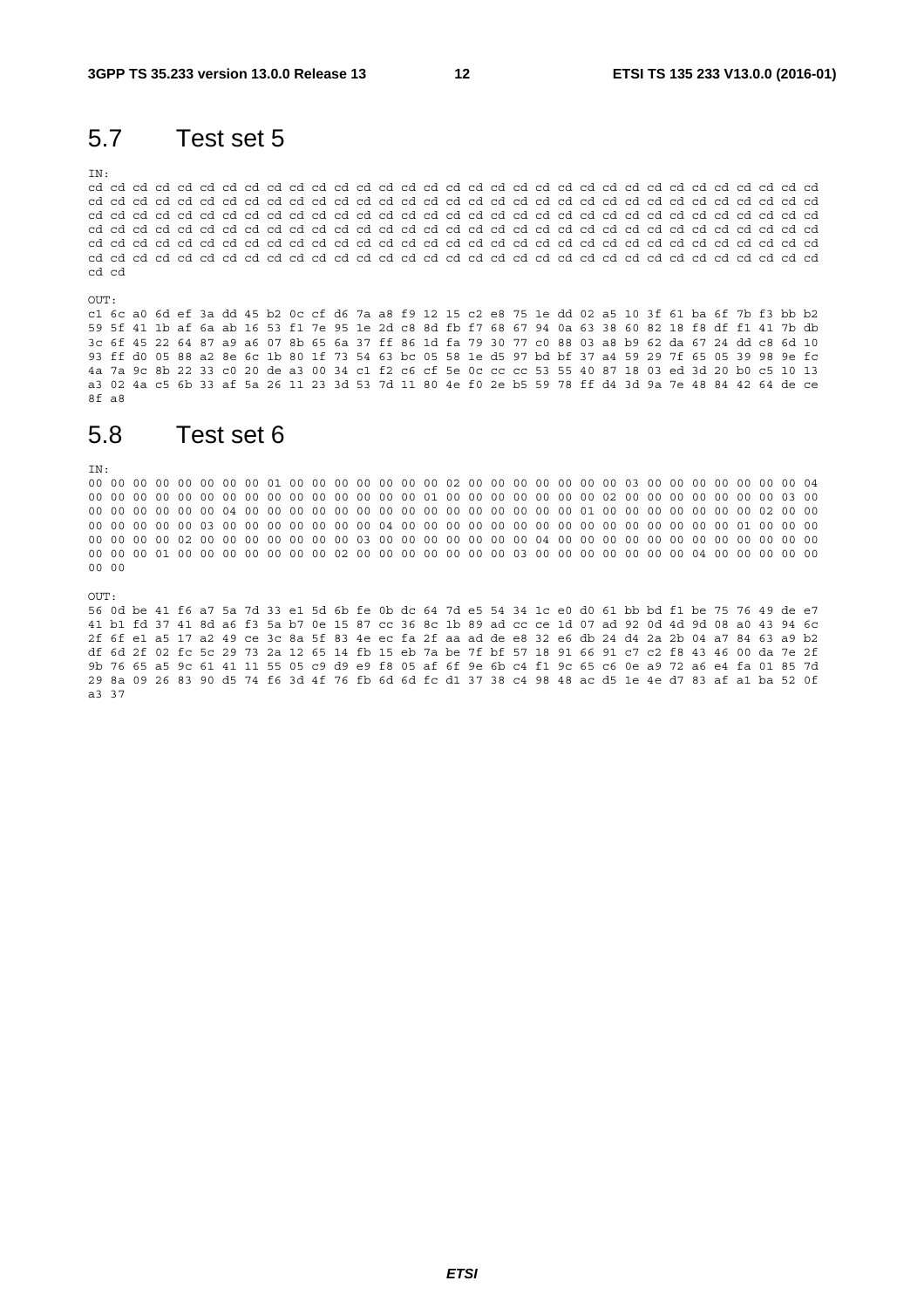## 6 Conformance test data for Tuak

## 6.1 Overview

The test data sets presented here are for the seven functions *f1, f1\*, f2, f3, f4, f5* and *f5\**. The test sets are the same as in [5].

## 6.2 Format

Each Test shows the various inputs to the algorithms. This is followed by the configuration field TOP and other operator configuration parameters: the length of the K, the length of the outputs MAC, CK, IK and RES, and the number of Keccak iterations. These are followed by the value of  $TOP_C$  and finally by the function outputs.

One of the test sets (set 4) is shown twice: once in hexadecimal format, and then again in binary format. This is to explicitly show the relationship between the binary data and the hexadecimal representation.

For brevity, the remainder of the test sets are presented in hexadecimal format only.

## 6.3 Test set 1

Input Parameters:

| K:    | ababababababababababababababab   |
|-------|----------------------------------|
| RAND: | 42424242424242424242424242424242 |
| SON:  | 111111111111                     |
| AMF:  | ffff                             |

Operator Configuration Parameters:

TOP: 5555555555555555555555555555555555555555555555555555555555555555 Klength = 128 bits, MAClength = 64 bits, CKlength = 128 bits, IKlength = 128 bits, RESLength = 32 bits, KeccakIterations = 1 TOPc: bd04d9530e87513c5d837ac2ad954623a8e2330c115305a73eb45d1f40cccbff

Output Parameters:

| $f1$ : | f9a54e6aeaa8618d                 |
|--------|----------------------------------|
| $f1*$  | e94b4dc6c7297df3                 |
| f2:    | 657acd64                         |
| f3:    | d71a1e5c6caffe986a26f783e5c78be1 |
| f4:    | be849fa2564f869aecee6f62d4337e72 |
| f5:    | 719f1e9b9054                     |
| $f5*$  | e7af6b3d0e38                     |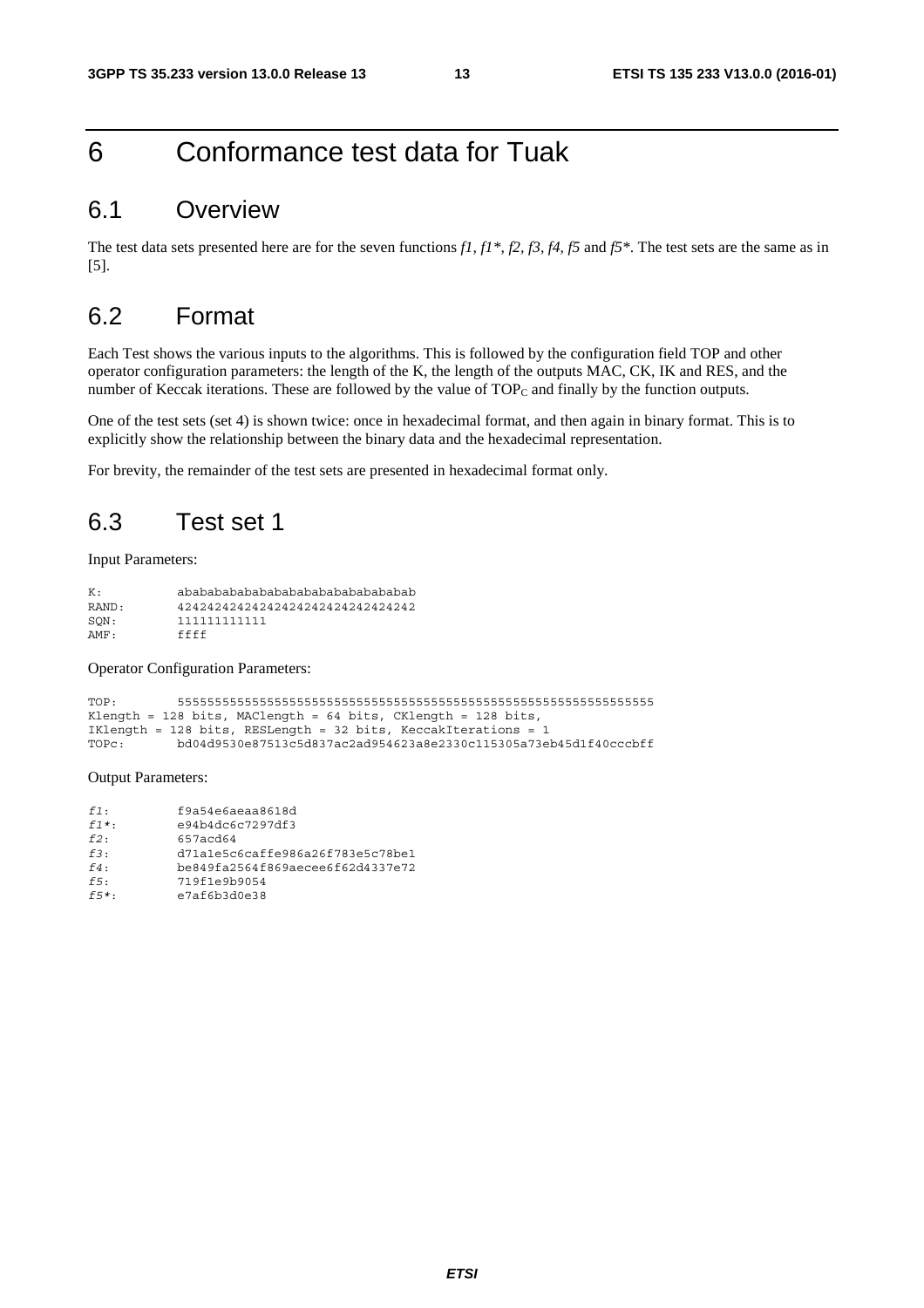## 6.4 Test set 2

### Input Parameters:

```
K: fffefdfcfbfaf9f8f7f6f5f4f3f2f1f0efeeedecebeae9e8e7e6e5e4e3e2e1e0 
RAND: 0123456789abcdef0123456789abcdef 
SQN: 0123456789ab 
AMF: abcd
```
### Operator Configuration Parameters:

TOP: 808182838485868788898a8b8c8d8e8f909192939495969798999a9b9c9d9e9f Klength = 256 bits, MAClength = 128 bits, CKlength = 128 bits, IKlength = 128 bits, RESLength = 64 bits, KeccakIterations = 1 TOPc: 305425427e18c503c8a4b294ea72c95d0c36c6c6b29d0c65de5974d5977f8524

Output Parameters:

| $f1$ : | c0b8c2d4148ec7aa5f1d78a97e4d1d58 |
|--------|----------------------------------|
| $f1*$  | ef81af7290f7842c6ceafa537fa0745b |
| f2:    | e9d749dc4eea0035                 |
| f3:    | a4cb6f6529ab17f8337f27baa8234d47 |
| f4:    | 2274155ccf4199d5e2abcbf621907f90 |
| f5:    | 480a9345cc1e                     |
| $f5*$  | f84eb338848c                     |

## 6.5 Test set 3

### Input Parameters:

K: fffefdfcfbfaf9f8f7f6f5f4f3f2f1f0efeeedecebeae9e8e7e6e5e4e3e2e1e0<br>RAND: 0123456789abcdef0123456789abcdef RAND: 0123456789abcdef0123456789abcdef<br>SON: 0123456789ab SQN: 0123456789ab<br>
MF: abcd AMF: abcd

### Operator Configuration Parameters:

```
TOP: 808182838485868788898a8b8c8d8e8f909192939495969798999a9b9c9d9e9f 
Klength = 256 bits, MAClength = 256 bits, CKlength = 128 bits, 
IKlength = 256 bits, RESLength = 64 bits, KeccakIterations = 1 
TOPc: 305425427e18c503c8a4b294ea72c95d0c36c6c6b29d0c65de5974d5977f8524
```
### Output Parameters:

| $f1$ :  | d97b75a1776065271b1e212bc3b1bf173f438b21e6c64a55a96c372e085e5cc5 |
|---------|------------------------------------------------------------------|
| $f1*$   | 427bbf07c6e3a86c54f8c5216499f3909a6fd4a164c9fe235b1550258111b821 |
| f2:     | 07021c73e7635c7d                                                 |
| f3:     | 4d59ac796834eb85d11fa148a5058c3c                                 |
| f4:     | 126d47500136fdc5ddfd14f19ebf16749ce4b6435323fbb5715a3a796a6082bd |
| f5:     | 1d6622c4e59a                                                     |
| $f5*$ : | f84eb338848c                                                     |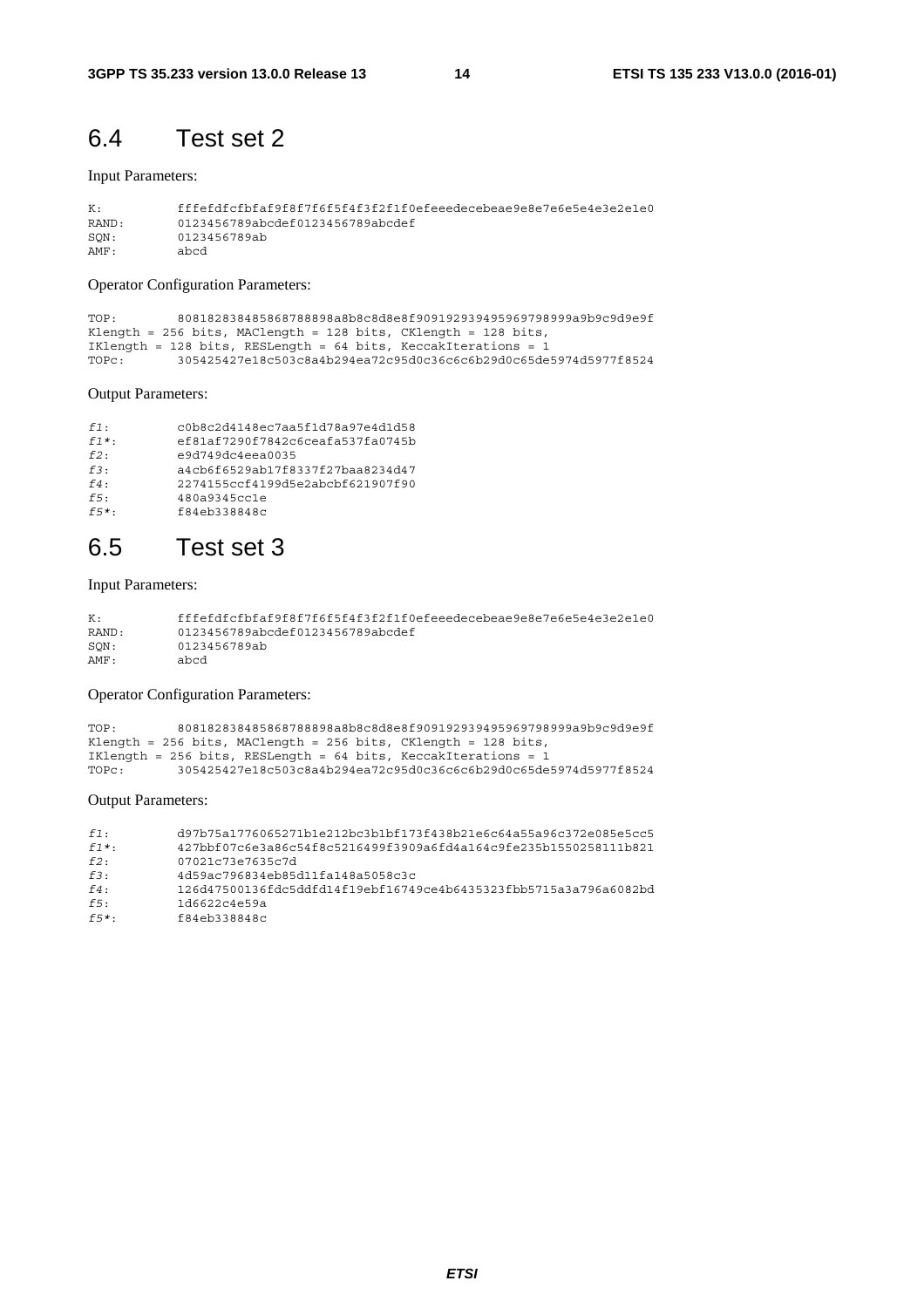### 6.6 Test set 4

### **Hexadecimal Format**

Input Parameters:

K: b8da837a50652d6ac7c97da14f6acc61 RAND: 6887e55425a966bd86c9661a5fa72be8 SQN: 0dea2ee2c5af<br>AMF: df1e df1e

Operator Configuration Parameters:

TOP: 0952be13556c32ebc58195d9dd930493e12a9003669988ffde5fa1f0fe35cc01 Klength = 128 bits, MAClength = 128 bits, CKlength = 128 bits, IKlength = 128 bits, RESLength = 128 bits, KeccakIterations = 1 TOPc: 2bc16eb657a68e1f446f08f57c0efb1d493527a2e652ce281eb6ca0e4487760a

Output Parameters:

| $f1$ : | 749214087958dd8f58bfcdf869d8ae3f |
|--------|----------------------------------|
| $f1*$  | 619e865afe80e382aee13063f9dfb56d |
| f2:    | 4041ce438e3e38e8aa96562eed83ac43 |
| f3:    | 3e3bc01bea0cd914c4c2c83ce2d92757 |
| f4:    | 666a8e6f577b1aa77b7fd53cebb8a3d6 |
| f5:    | 1f880d005119                     |
| $f5*$  | 45e617d77fe5                     |
|        |                                  |

### **Binary Format**

K: 10111000 11011010 10000011 01111010 01010000 01100101 00101101 01101010 11000111 11001001 01111101 10100001 01001111 01101010 11001100 01100001

RAND: 01101000 10000111 11100101 01010100 00100101 10101001 01100110 10111101 10000110 11001001 01100110 00011010 01011111 10100111 00101011 11101000

SQN: 00001101 11101010 00101110 11100010 11000101 10101111

AMF: 11011111 00011110

TOP: 00001001 01010010 10111110 00010011 01010101 01101100 00110010 11101011 11000101 10000001 10010101 11011001 11011101 10010011 00000100 10010011 11100001 00101010 10010000 00000011 01100110 10011001 10001000 11111111 11011110 01011111 10100001 11110000 11111110 00110101 11001100 00000001

TOPc: 00101011 11000001 01101110 10110110 01010111 10100110 10001110 00011111 01000100 01101111 00001000 11110101 01111100 00001110 11111011 00011101 01001001 00110101 00100111 10100010 11100110 01010010 11001110 00101000 00011110 10110110 11001010 00001110 01000100 10000111 01110110 00001010

*f1*: 01110100 10010010 00010100 00001000 01111001 01011000 11011101 10001111 01011000 10111111 11001101 11111000 01101001 11011000 10101110 00111111

*f1\**: 01100001 10011110 10000110 01011010 11111110 10000000 11100011 10000010 10101110 11100001 00110000 01100011 11111001 11011111 10110101 01101101

*f2*: 01000000 01000001 11001110 01000011 10001110 00111110 00111000 11101000 10101010 10010110 01010110 00101110 11101101 10000011 10101100 01000011

*f3*: 00111110 00111011 11000000 00011011 11101010 00001100 11011001 00010100 11000100 11000010 11001000 00111100 11100010 11011001 00100111 01010111

*f4*: 01100110 01101010 10001110 01101111 01010111 01111011 00011010 10100111 01111011 01111111 11010101 00111100 11101011 10111000 10100011 11010110

*f5*: 00011111 10001000 00001101 00000000 01010001 00011001

*f5\**: 01000101 11100110 00010111 11010111 01111111 11100101

## 6.7 Test set 5

Input Parameters:

K: 1574ca56881d05c189c82880f789c9cd4244955f4426aa2b69c29f15770e5aa5<br>RAND: c570aac68cde651fb1e3088322498bef RAND: c570aac68cde651fb1e3088322498bef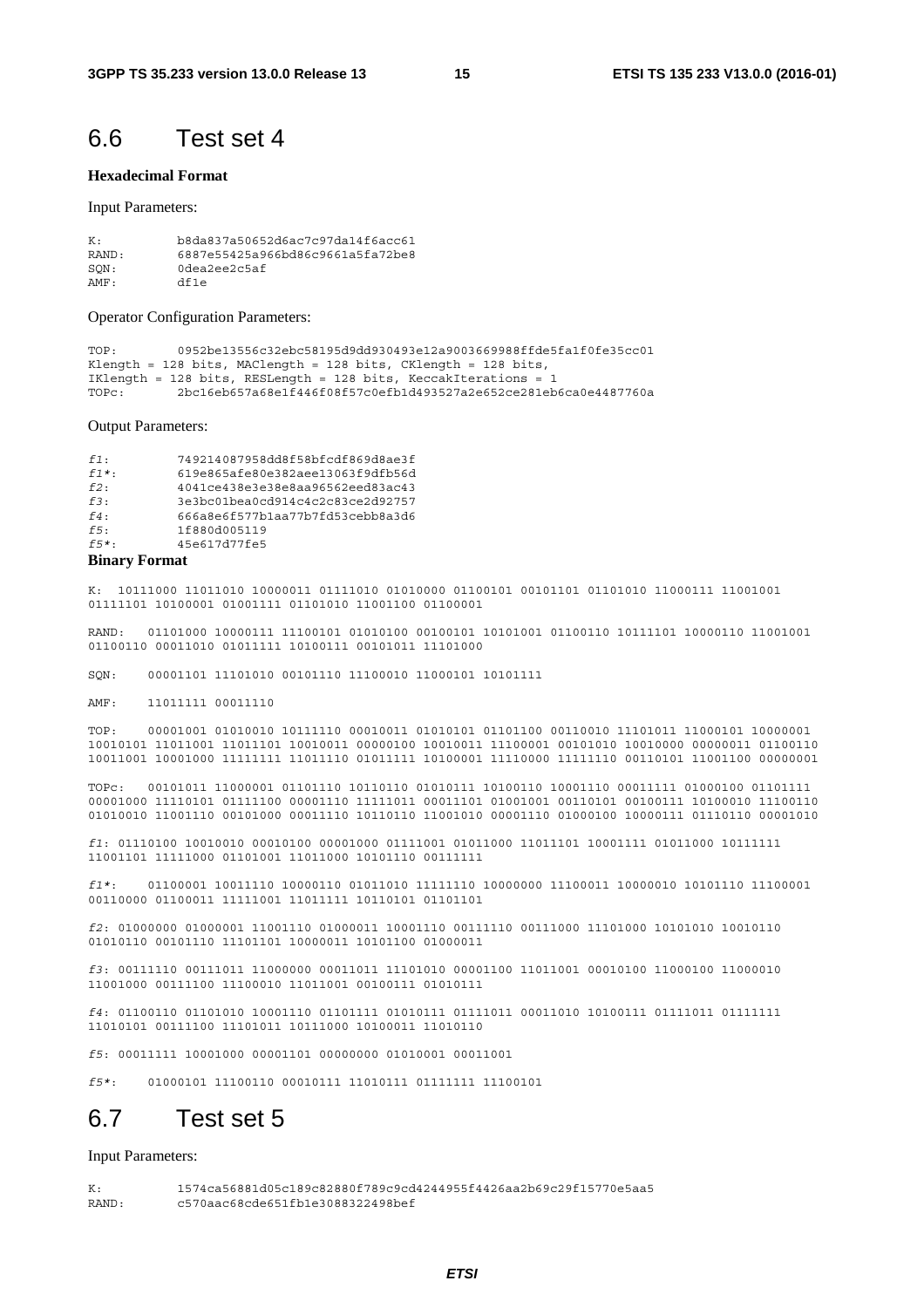SQN: c89bb71f3a41<br>AMF: 297d AMF: 297d

### Operator Configuration Parameters:

TOP: e59f6eb10ea406813f4991b0b9e02f181edf4c7e17b480f66d34da35ee88c95e Klength = 256 bits, MAClength = 64 bits, CKlength = 256 bits, IKlength = 128 bits, RESLength = 256 bits, KeccakIterations = 1 TOPc: 3c6052e41532a28a47aa3cbb89f223e8f3aaa976aecd48bc3e7d6165a55eff62

### Output Parameters:

| $f1$ : | d7340dad02b4cb01                                                 |
|--------|------------------------------------------------------------------|
| $f1*$  | c6021e2e66accb15                                                 |
| f2:    | 84d89b41db1867ffd4c7ba1d82163f4d526a20fbae5418fbb526940b1eeb905c |
| f3:    | d419676afe5ab58c1d8bee0d43523a4d2f52ef0b31a4676a0c334427a988fe65 |
| f4:    | 205533e505661b61d05cc0eac87818f4                                 |
| f5:    | d7b3d2d4980a                                                     |
| $f5*$  | Ca9655264986                                                     |

## 6.8 Test set 6

### Input Parameters:

| K:    | 1574ca56881d05c189c82880f789c9cd4244955f4426aa2b69c29f15770e5aa5 |
|-------|------------------------------------------------------------------|
| RAND: | c570aac68cde651fb1e3088322498bef                                 |
| SON:  | c89bb71f3a41                                                     |
| AMF:  | 2978                                                             |

### Operator Configuration Parameters:

| TOP:  | e59f6eb10ea406813f4991b0b9e02f181edf4c7e17b480f66d34da35ee88c95e      |
|-------|-----------------------------------------------------------------------|
|       | Klength = 256 bits, MAClength = 256 bits, CKlength = 256 bits,        |
|       | IKlength = $256$ bits, RESLength = $256$ bits, KeccakIterations = $2$ |
| TOPC: | b04a66f26c62fcd6c82de22a179ab65506ecf47f56245cd149966cfa9cec7a51      |

### Output Parameters:

| $f1$ : | 90d2289ed1ca1c3dbc2247bb480d431ac71d2e4a7677f6e997cfddb0cbad88b7 |
|--------|------------------------------------------------------------------|
| $f1*$  | 427355dbac30e825063aba61b556e87583abac638e3ab01c4c884ad9d458dc2f |
| f2:    | d67e6e64590d22eecba7324afa4af4460c93f01b24506d6e12047d789a94c867 |
| f3:    | ede57edfc57cdffe1aae75066a1b7479bbc3837438e88d37a801cccc9f972b89 |
| f4.    | 48ed9299126e5057402fe01f9201cf25249f9c5c0ed2afcf084755daff1d3999 |
| f5:    | 6aae8d18c448                                                     |
| $f5*$  | 8c5f33b61f4e                                                     |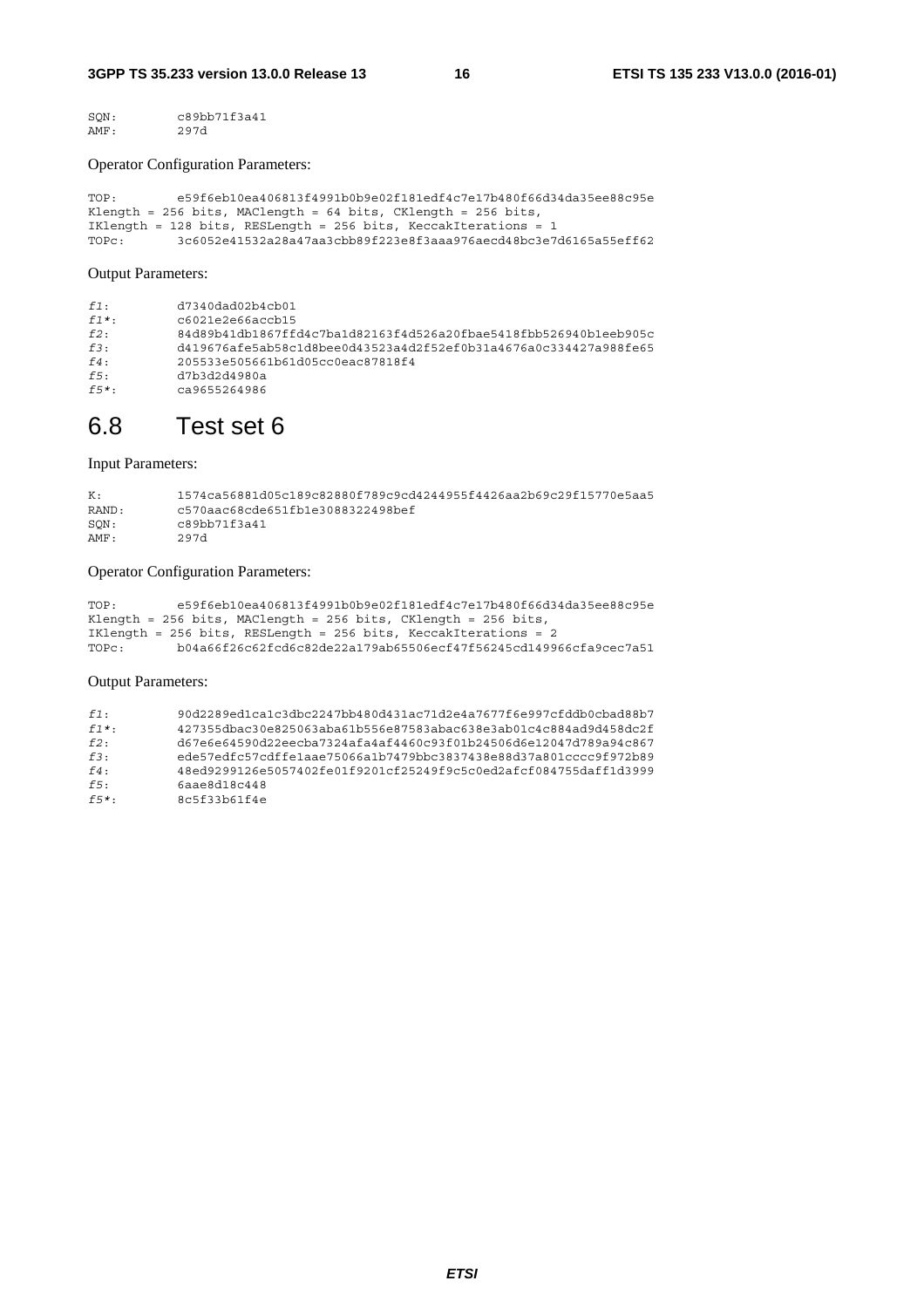## Annex A (informative): Change history

| <b>Change history</b> |         |                    |              |            |                                                                       |            |            |
|-----------------------|---------|--------------------|--------------|------------|-----------------------------------------------------------------------|------------|------------|
| <b>Date</b>           | TSG#    | <b>TSG</b><br>Doc. | <b>CR</b>    | <b>Rev</b> | Subject/Comment                                                       | <b>Old</b> | <b>New</b> |
| Dec<br>2013           |         |                    |              |            | Version after approval                                                | 1.1.0      | 12.0.0     |
| Dec<br>2013           |         |                    |              |            | Update of Introduction with spec numbers                              | 12.0.0     | 12.0.1     |
| June<br>2014          | $SP-64$ | $SP-$<br>140316    | $001 \,   2$ |            | Overall editorial modification to the Tuak specification<br>TS 35.233 | 12.0.1     | 12.1.0     |
| 2016-01               |         |                    |              |            | Update to Rel-13 version (MCC)                                        | 12.1.0     | 13.0.0     |